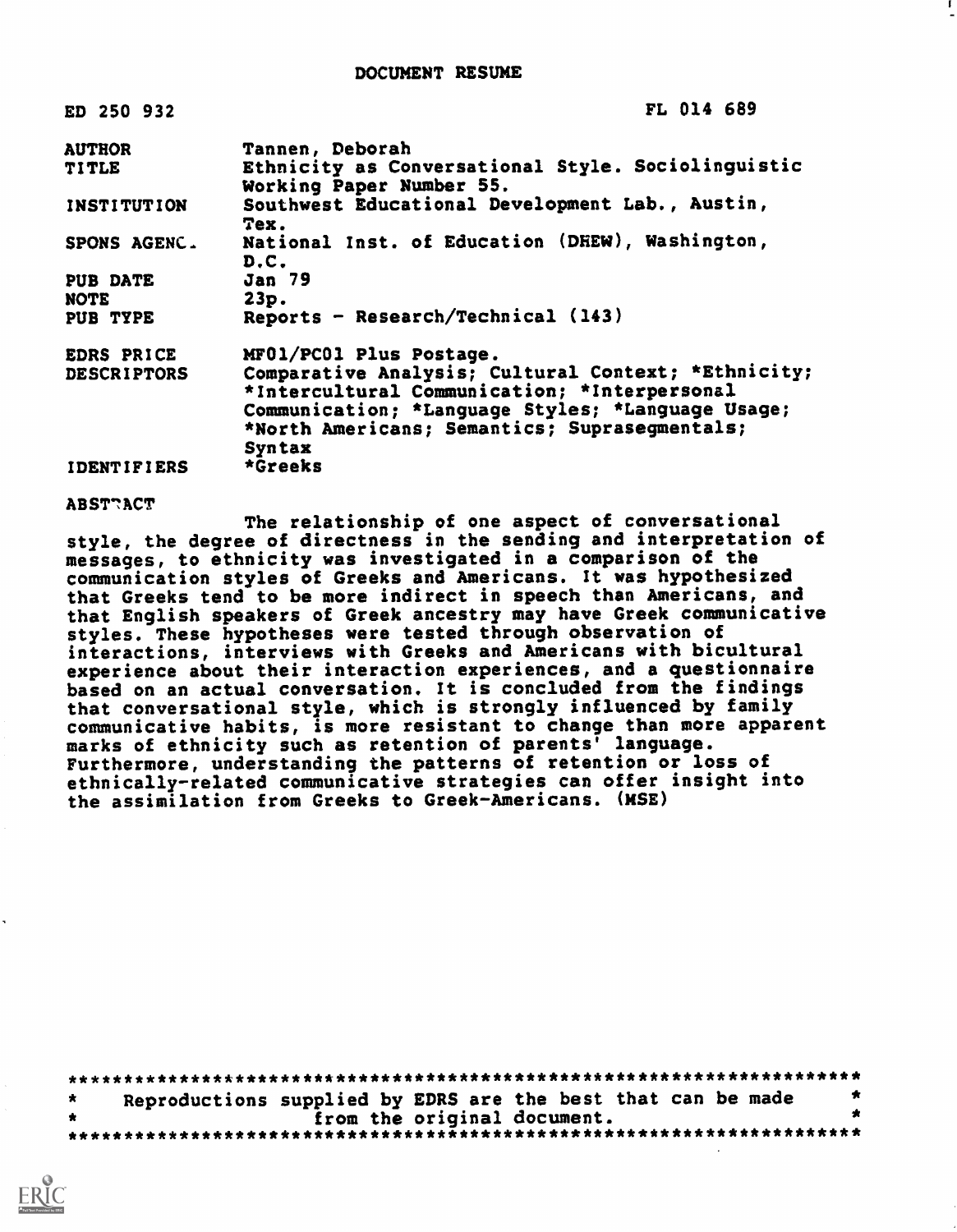$\bullet$ 

# ETHNICITY AS CONVERSATIONAL STYLE

Deborah Tannen

# University of California at Berkeley

U.S. DEPARTMENT OF EDUCATION NATIONAL INSTITUTE OF EDUCATION EDLKATKINRI RESOURCES INFORMATION CENTER (ERIC)

A This document has been reproduced as received from the person or organization. conginating it Minux changes have been made to improve , reproduction in alty-

 $\bullet$  Promis of vane or openions stated in this docuevient do not necessarily represent official NIE. position or policy.

-PERMISSION TO REPRODUCE THIS MATERIAL HAS BEEN GRANTED BY

 $\bullet$ 

SED,

TO THE EDUCATIONAL RESOURCES INFORMATION CENTER (ERIC).

# Sociolinguistic Working Paper

NUMBER 55

January, 1979

Southwest Educational Development Laboratory

211 East. Seventh Street

Austin, Texas

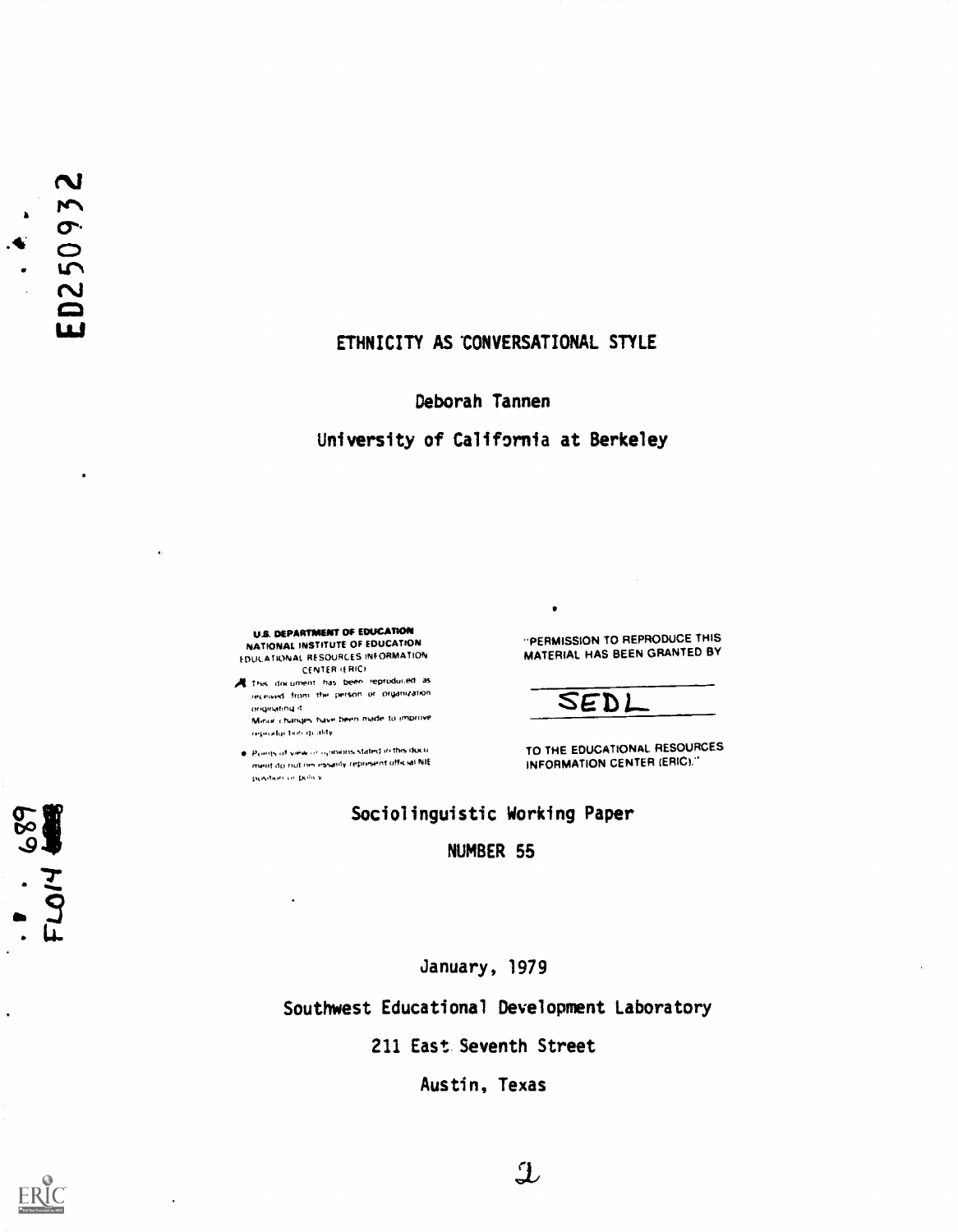#### ETHNICITY AS CONVERSATIONAL STYLE

Deborah Tannen University of California at Berkeley

I once began a paper on misunderstandings due to differences in conversational style by referring to the following experience. While staying with a family on the island of Crete, I found that no matter how early I awoke, my hostess managed to have a plate of scrambled eggs sitting on the table for me by the time I was up and dressed. And at dinner every evening, dessert included a pile of purple seeded grapes. Now I don't happen to like seeded grapes or scrambled eggs, but I had to eat them both because they had been set out--at great inconvenience to my hosts--especially for me. It turned out that I was getting eggs scrambled because I had asked, while watching my hostess in the kitchen, whether she ever made eggs by beating them, and I was getting grapes out of season because I had asked at dinner one evening how come I hadn't seen grapes since I had arrived in Greece. My hosts had taken these careless questions as hints--that is, indirect expressions of my desires. In fact, I had not intended to hint anything, but had merely been trying to be friendly, to make conversation.

As I have demonstrated elsewhere (Tannen 1975), "communication mixups" like these are commonplace between members of what appear to (but may not necessarily) be the same culture. However, such misunderstandings are especially characteristic of cross-cultural communication. Cultures differ with respect to what is considered appropriate to say (Polanyi in press) and how it is deemed appropriate to say it. A recent burgeoning of interest in studying conversation has begun to show how complex the matter of "how to say it" really is.

 $2A$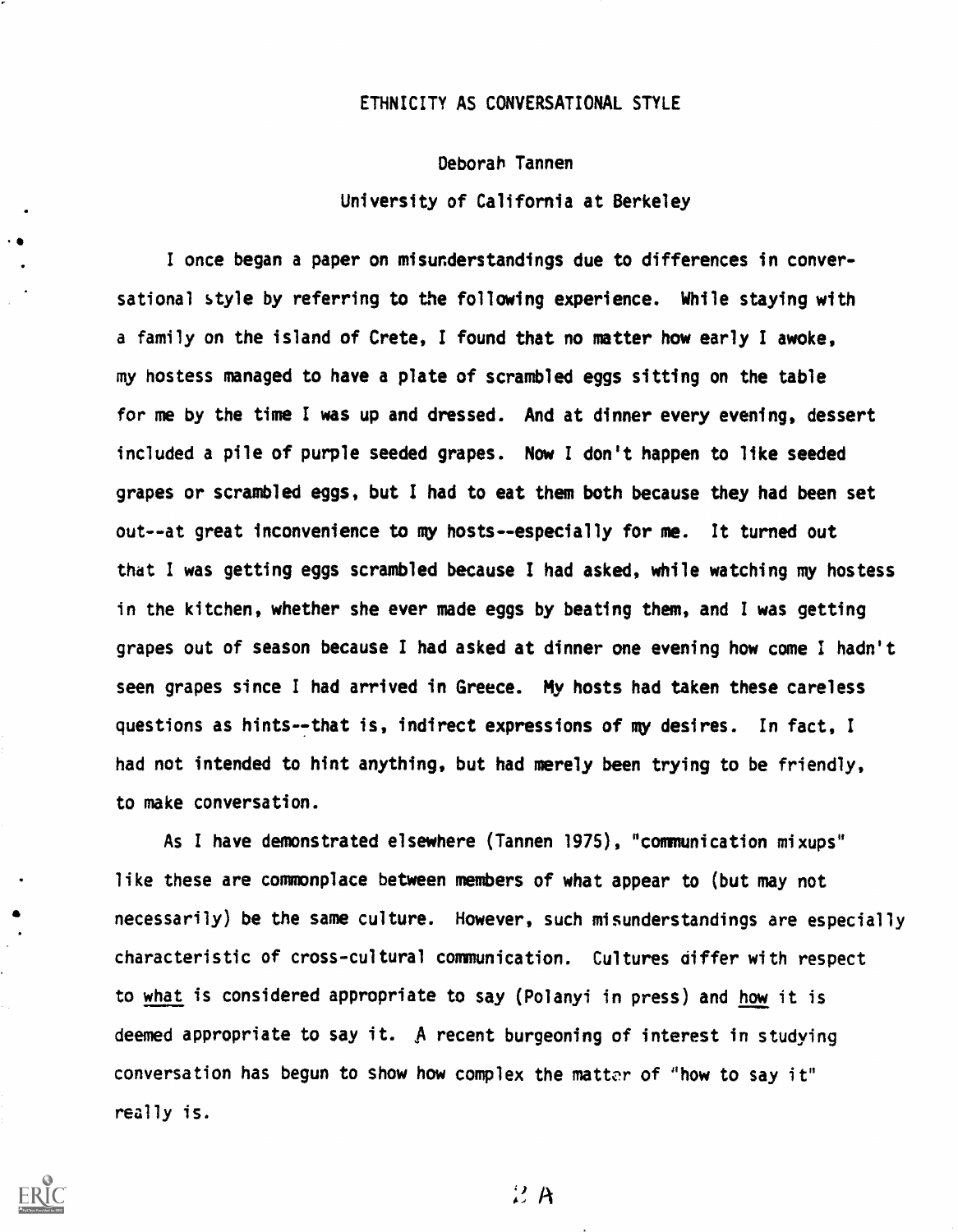John Gumperz (1977) has analyzed in detail the use of paralinguistic and prosodic features such as intonation, loudness, pitch, pauses, and so on (which he calls "contextualization cues") in conversation to signal what is being done by talk (i.e. what "speech activity" is being engaged in) and how any specific conversational contribution is to be understood (a process he calls "conversational inference"). These phenomena, as Gumperz (1978) notes, "are learned in the course of previous interactive experience. To the extent that such interactive experience is a function of home background, and insofar as home background relates to ethnicity, knowledge of such rhetorical conventions is ethnically determined." Hence research has shown that these subtly calibrated monitoring devices which make conversation possible, break down between speakers of different ethnic background.

In a larger sense, it is the very sharing of such strategies that creates the feeling of satisfaction which accompanies and follows successful conversation: the sense of being "on the same wave length," of being understood, of belonging, therefore of sharing identity. Conversely, a lack of sharedness of such strategies creates the opposite feeling: of dissonance, of not being understood, of not belonging--therefore of not sharing identity. This is the sense in which conversational style is a major component of what we have come to call ethnicity.

I want to stress that these processes operate on an unconscious level. While everyone can easily see that different languages have different words for the same object, ways of signalling intentions and attitudes generally seem self-evident, "natural," and "real." For example, if I habitually raise my voice when I am angry (and members of my family do and have always done so), then when I hear others raising their voices, I will assume that they are angry. But this might be a false assumption, for example if I overhear animated



2

 $\ddot{\cdot}$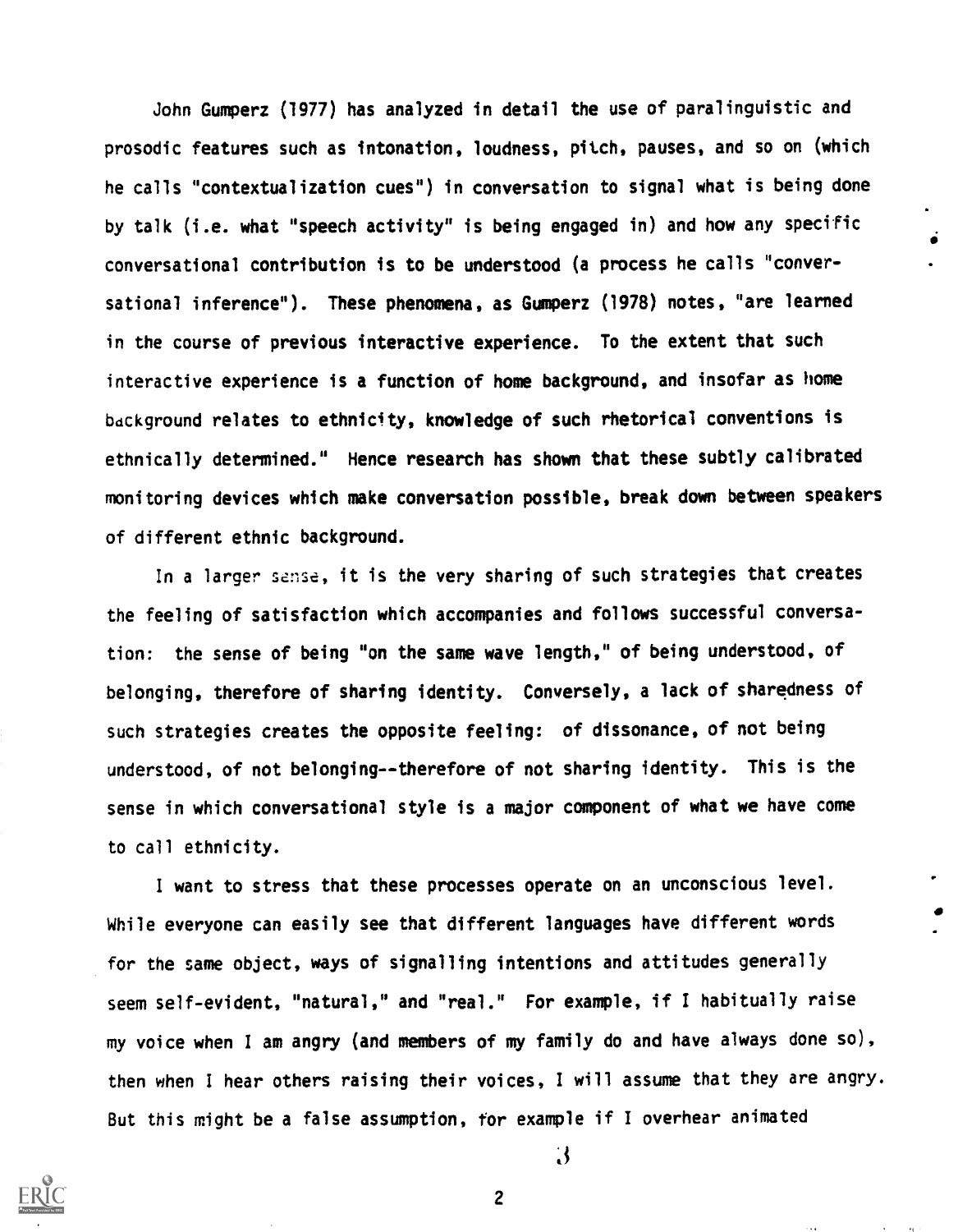discussion among Greeks. $<sup>1</sup>$  Since people speaking other languages DO raise their</sup> voices, I have much opportunity to-exercise and thereby reinforce my old interpretive habits.

The aspect of conversational style I will discuss here is modes of indirectness--the tendency to "give out hints" and "look for hints" in certain situations, and how those hints are to be encoded and understood. Relative indirectness may be seen as a position on a continuum (Tannen 1975), one end of which represents absolutely direct communication--saying just what you mean and no more--while the other represents absolutely indirect communication-never saying anything like what you mean. The poles do not exist as communicative styles; everyone falls somewhere on the continuum, with their characteristic styles representing a range on the continuum rather than a point (Lakoff 1978).

Although a given statement may be relatively "direct," no one is always direct. Indirectness is the necessary result of the basic human desires for rapport and defensiveness. Rapport is the lovely satisfaction of being understood without explaining oneself, of getting what one wants without asking for it. Defensiveness is the need to save face by reneging in case one's conversational contribution is not received well--the ability to say, perhaps sincerely, "I never said that," or "That's not what I meant." (See Tannen 1975, 1976, and in prep/a for discussion for the uses of indirectness. Brown and Levinson 1978, also building upon Lakoff's work, present a comprehensive analysis of the linguistic effects of these two overriding human goals, which they call positive and negative politeness).

In the remainder of this paper I will present my research investigating indirectness among Greeks, Americans, and Greek-Americans,  $2$  thus tracing the process of adaptation of this controversial strategy as an element of ethnicity.

4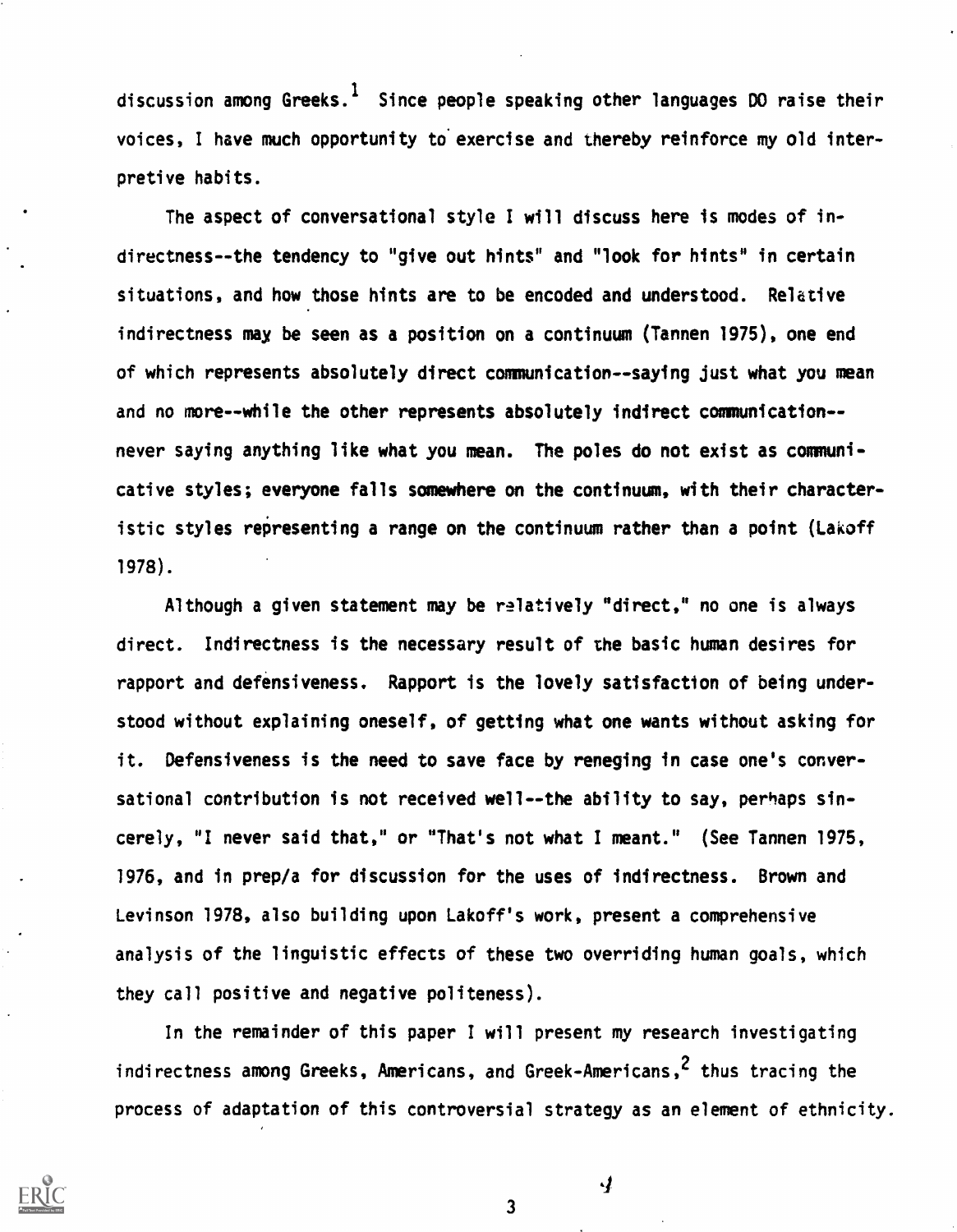I will discuss findings from a number of research methods: 1) observation of interaction, 2) interviews with others about their interactional experience. 3) a pilot study consisting of a questionnaire based on an actual conversation, including a) quantitative results, b) short answer results, and c) open-ended interview/discussion with respondents.

## Observation of Interaction

Based on my own experience living in Greece for two and a half years', it seemed to me that Greeks tended to be indirect--to communicate meaning and look for others' meaning through "hints"--more often and in different ways than I had learned to expect. The sour grapes and scrambled eggs example was typical. Comments made by Greek people in conversation corroborated this impression.

For example, a Gree' woman of about 65 told me that before she had married she had had to ask her father's permission before doing anything. She mentioned that of course he never explicitly denied her permission. But if she asked whether she could go to a party and he answered,

An thes, pas. ("If you want, go.") she knew that she could not go. If he really meant that she could go, he would say,

# Nai. Na pas. ("Yes. Go.")

She added that her husband responds to her requests in the same way. Thus she agrees to do what her husband prefers without expecting him to express his preference directly; thus she lets him rule her without appearing to.<sup>3</sup>

## Others' Experiences

I began systematic study of comparative communicative strategies by asking Greeks and Americans who had had bicultural experience for examples of misunderstandings that had arisen between themselves and members of the other group. (Tannen 1975, 1976, in prep/a). One such example was reported by a bicultural



4 $\ddot{\mathbf{J}}$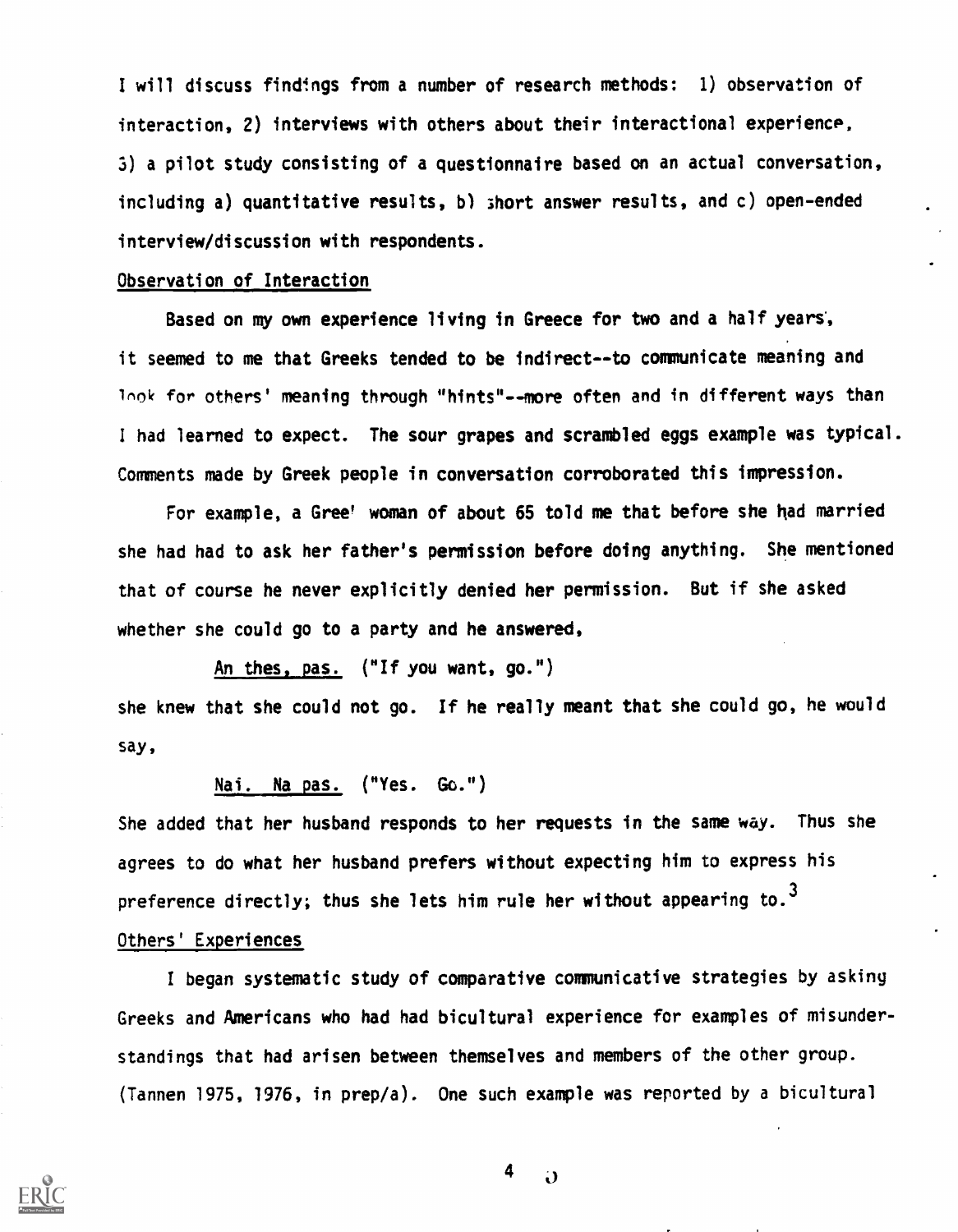couple:

Wife: We didn't go to the party because you didn't want to. Husb: I wanted to. You didn't want to.

This difference of interpretation was traced back to the following conversations:

- I. Wife: John's having a party. Wanna go? Husb:
- II. (Later) Wife: Are you sure you want to go to the party? Husb: OK, let's not go. I'm tired anyway.

In discussing this misunderstanding, the American $^{\texttt{4}}$  wife reported that she had merely been asking what her husband wanted to do without considering her own preference. Since she was about to go to this party just for him, she tried to make sure that that was his preference by asking directly a second time. Sume was being very solicitous and considerate. The Greek husband said that by bringing up the question of the party, the wife was letting him know that she wanted to go, so he agreed to go. Then when she brought it up again, she was letting him know that she didn't want to go; she had obviously changed her mind. So he came up with a reason not to go, to make her feel all right about getting her way. (This is precisely the strategy reported by the Greek woman who did what her father or husband wanted without expecting them to tell her directly what that was.) Thus the Greek husband in the party example was also being very solicitous and considerate. All this considerateness, however, only got them what neither wanted, because they were expecting to receive information in a way different from the way the other was sending it out.

This example is classed, furthermore, because it demonstrates the difficulty, if not impossibility, of clearing up misunderstandings caused by such stylistic differences. In seeking to clarify, each speaker continues to use the very strategy which confused the other in the first place. (See Watzlawick,

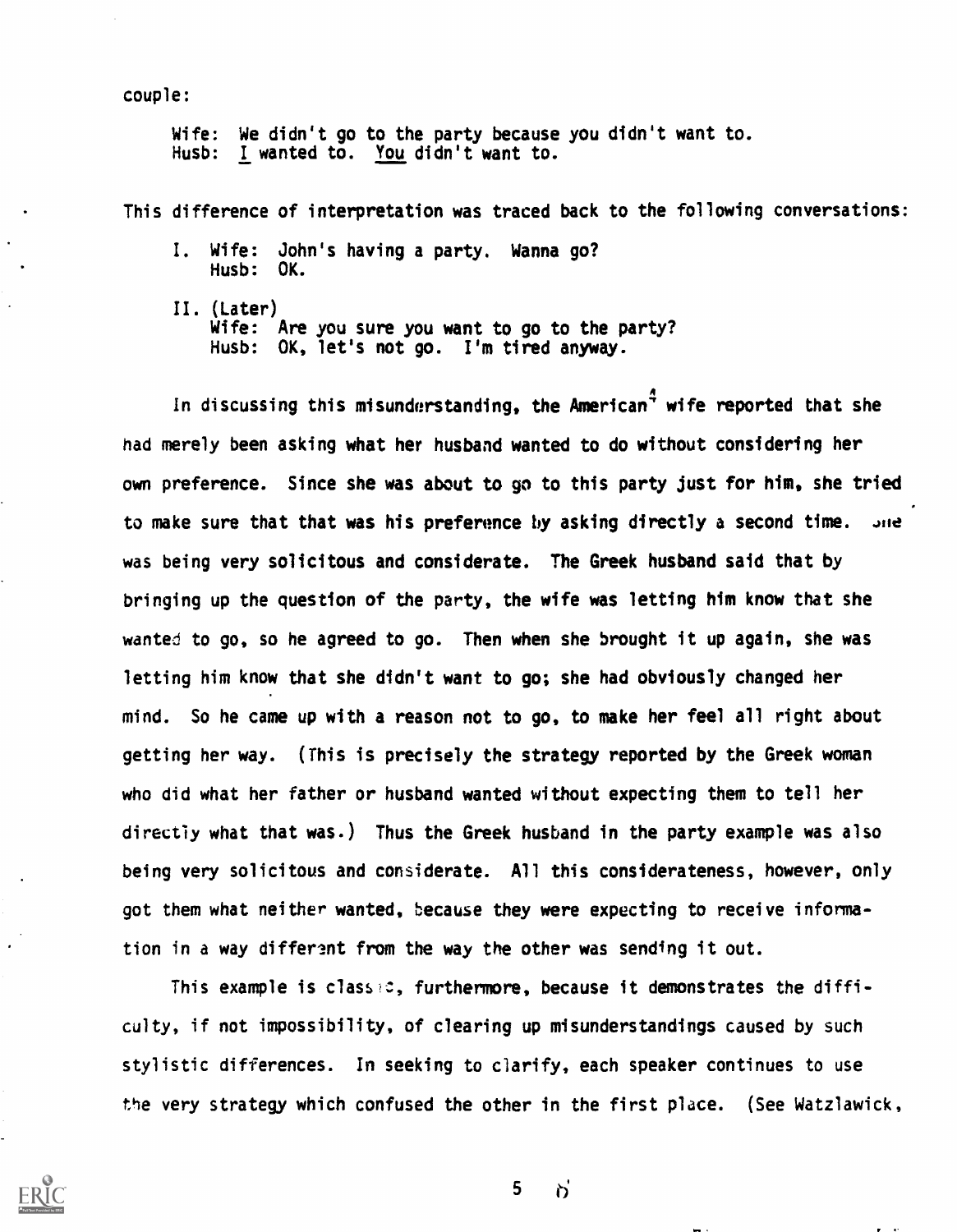Beavin and Jackson 1967 for discussion of this pattern of communication which Bateson 1972 identified as "complementary schismogenesis.")

In the party example, the American wife reports that her strategy was "direct": her question was a request for information; if she had wished to communicate her preference, she would have stated it outright. The Greek husband reports that his strategy was "indirect": the wife's question was seen to reveal an underlying preference which would not be stated outright. In order to test my hypothesis that these strategies represent trends typical of Greeks and Americans, I presented the above conversation in written form in Greek to Greeks and in English to Americans and questioned them about their interpretations.<sup>5</sup> Let me emphasize once more, that this questionnaire was designed to test only the interpretive patterns, since what people might say can be learned only from observing actual interaction, and second to test their expectations about this specific situation: conversation between a couple who are intimately acquainted.

### Pilot Study Results

The written questionnaire (see Appendix A) begins by presenting the first part of the party negotiation: 6

Wife: John's having a party. Wanna go? Husb: OK.

It then asks which of the two paraphrases represents what the husband probably meant when he said "OK":

- 1-I (Indirect): My wife wants to go to this party, since she asked. I'll go to make her happy.
- 1-D (Direct): My wife is asking if I want to go to a party. I feel like going, so I'll say yes.

1-I represents, roughly, what the Greek husband reported he had meant in the conversation, while 1-D represents what the American wife reported she had thought he meant. A comparison of the percentage of respondents in the three



6

 $\mathcal{C}_{\mathcal{C}}$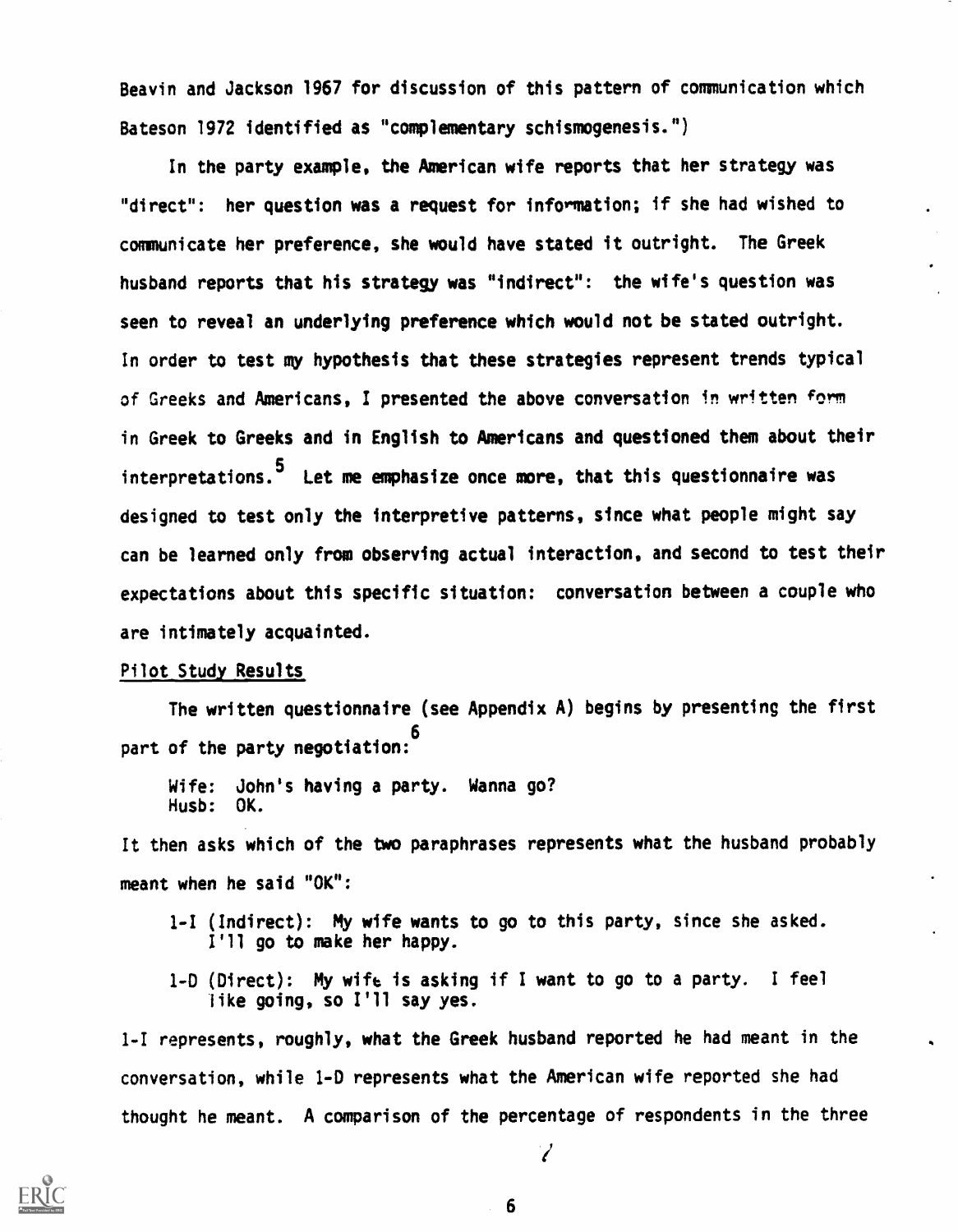Quantitative results, then, corroborated the impression that more Greeks than Americans opted for the "indirect" interpretation, and that Greek-Americans were in between slightly closer to Greeks. Since the samples were small, these results are not offered as "proof;" they are, however, an indication of the patterns of differences which emerge unmistakably from the answers to substantive questions in the short answer and interview sections of the pilot study.

## Short Answer Results

Even more revealing than percentages of respondents choosing particular paraphrases, is their explanations of why they chose them, and alternatives which they reported would have led them to the other interpretation. The differences in interpretations hinged, for the most part, on two aspects of the conversation: the wife's asking the question and the husband's response.

Paraphrase 1-I indicates that the wife's question "means" she wants to go to the party. The reasoning given by Greeks to explain their choice of 1-I is that if the wife didn't want to go, she would not have brought it up in the first place. Greeks and Americans and probably members of any culture are capable of interpreting a question either as a request for information or as an expression of some unstated meaning. However, members of one culture or another may be more likely to interpret a question--or any other conversational contribution--in one way or another. Esther Goody (1978), in trying to discover why people of Gonja do not ask information questions in teaching and learning situations, concludes that, for those situations, Gonjans are "trained early on to attend above all to the command function of questioning. The pure information question hasn't got a chance:" (p. 40). Similarly, I suggest, people in Greece are more disposed to attend to the indirect request function of questions in certain situations (specifically, in-group talk) than some Americans.

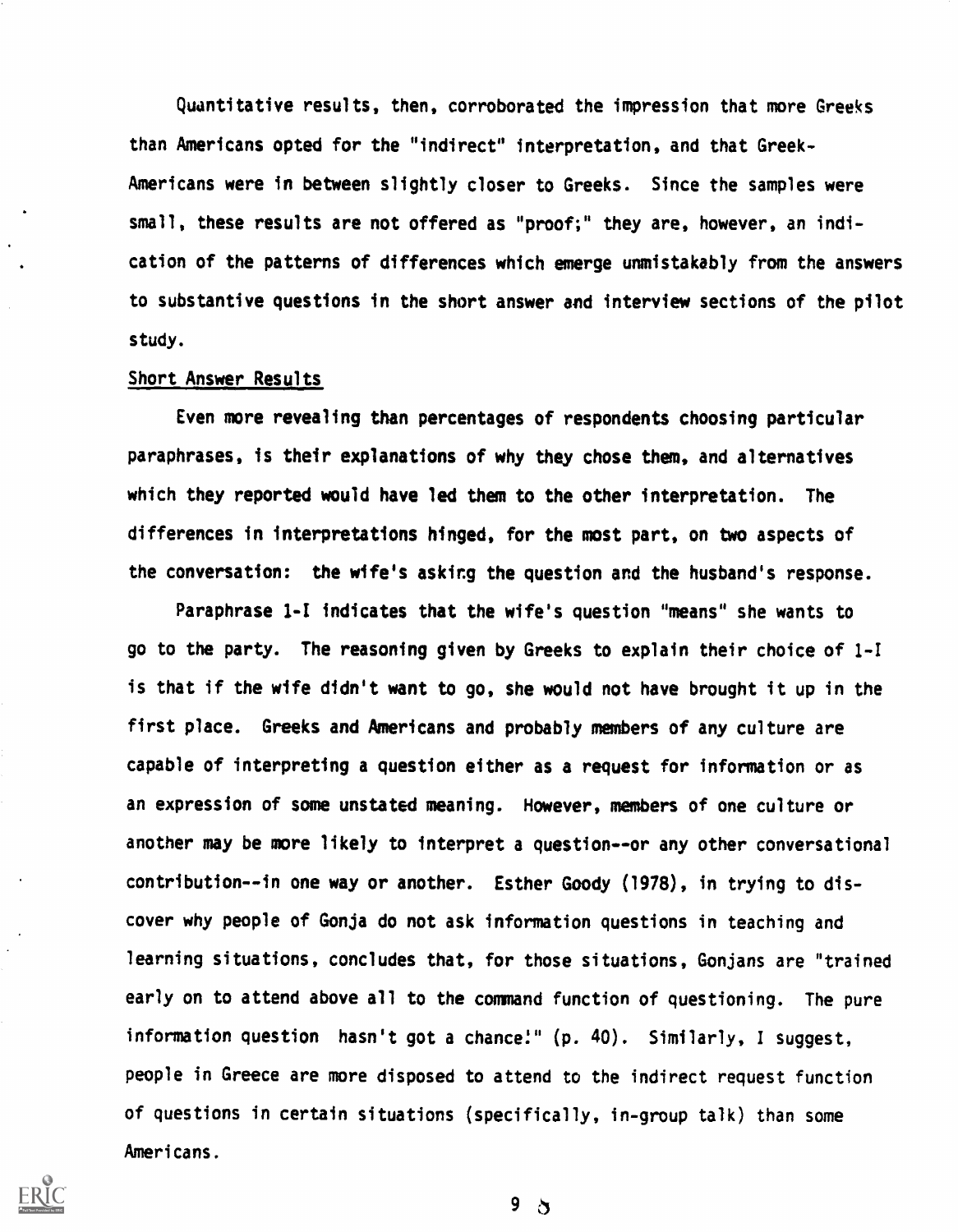## Enthusiasm Constraint

Respondents' comments explaining why they chose one or the other paraphrase often focused on the husband's choice of "OK." Americans who thought the husband really wanted to go to the party explained that  $0K = yes.$  (24%) of the Americans said this.) But if they thought the husband was going along with his wife's preference, the Americans still focused on "OK" as the cue. In this case they explained that "OK" lacks enthusiasm. (20% said this.)

The expectation or enthusiasm was stronger for Greeks than for Americans. Whereas some Americans pointed to the affirmative nature of "OK," not a single Greek did so. <sup>7</sup> In contrast, fully half of the Greeks who explained their choices referred to the fact that "OK" was an unenthusiastic response. This is more than double the percentage of Americans (20%) who said this. The "enthusiasm constraint" (Tannen 1976) is in keeping with the findings of Vassiliou, Triandis, Vassiliou and McGuire (1972) in their research on "subjective culture." They conclude that Greeks put value on enthusiasm and spontaneity (as opposed to American emphasis on planning and organization), and they observe that such differences in expectations may contribute to the formation of ethnic stereotypes.

Related to the enthusiasm constraint--perhaps another aspect of it--is the "brevity effect." Many respondents referred to the "brevity" of the husband's response when they explained their paraphrase choices. However, if Americans made reference to his "brevity," they uniformly said that it showed he was being informal, casual, and hence sincere. Brevity then was the reason for taking the direct interpretation. This explanation is based on a strategy which assumes people will say what they mean in an in-group setting. (28%-more than 1/4--of the American respondents took this approach.) In stark contrast, any Greeks who mentioned the brevity of the husband's answer "OK,"

10

 $\mathbf{H}$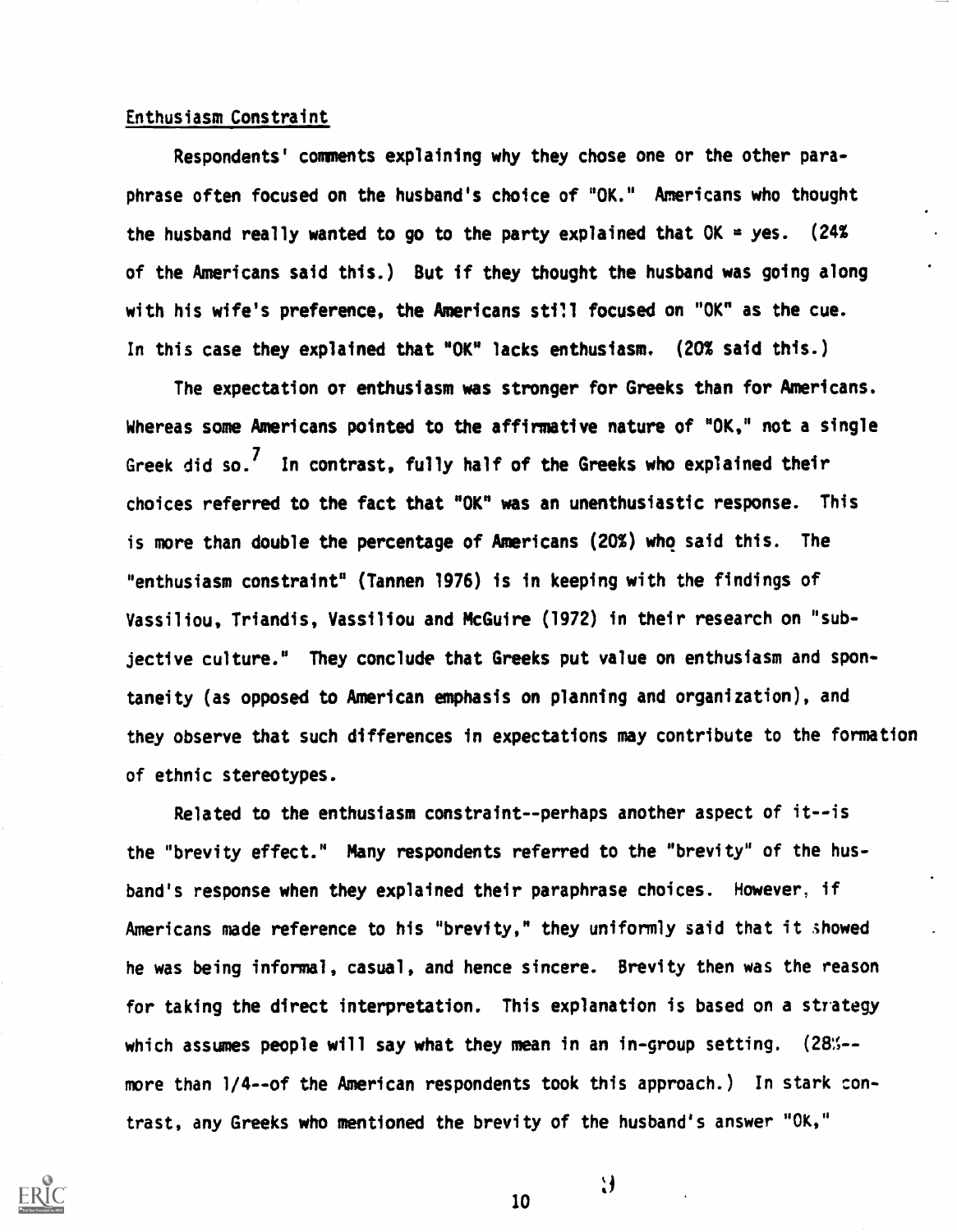pointed to it as a sign of unwillingness. This presupposes that resistance to another's perceived preference will not be verbalized directly, so it will be shown by terseness--a strategy like, "If you can't say something good, don't say anything." (20% of Greek respondents who explained their choices took this approach.) 8

The explanations given by Greek-Americans of why they chose interpretations were a blend of typical Greek and typical American explanations. They gave the explanation that brevity implies lack of enthusiasm (whereas no Americans did), and also that brevity is casual (whereas no Greeks did), in roughly the same proportions (23% and 20% respectively). Only two (7%) said that OK  $=$  yes, whereas no Greek and 24% of Americans said this. Thus, Greek-Americans were closer to Greeks than Americans in their interpretive style.

# Sociocultural Expectations

People's expectations about how others will talk are inextricably intertwined with their expectations about how others will or should act. Thus one Greek commented, "Women generally want to go out but they ask indirectly rather than demanding." While the comment, "women generally ask indirectly," is a comment about conversational style (and one the corroborates the present hypothesis), the assumption that "they generally want to go out" is an expectation based on social rather than linguistic information. A similar analysis was explained with artful elaboration by another Greek respondent. Following is a translation into English of a section of his comment. (See Appendix B for transcription of the complete section in Greek.)

Respondent: She's in the house all week . . . Because if I'm married and my wife doesn't work, all day she's at home. If she has a child, too, all right? she can't go out. She'll go to the store, she'll take the child too. She'll go to the grocer, she'll take the child too, and she'll take care to clean the house all day. This is a natural conse-

> $1<sub>0</sub>$ 11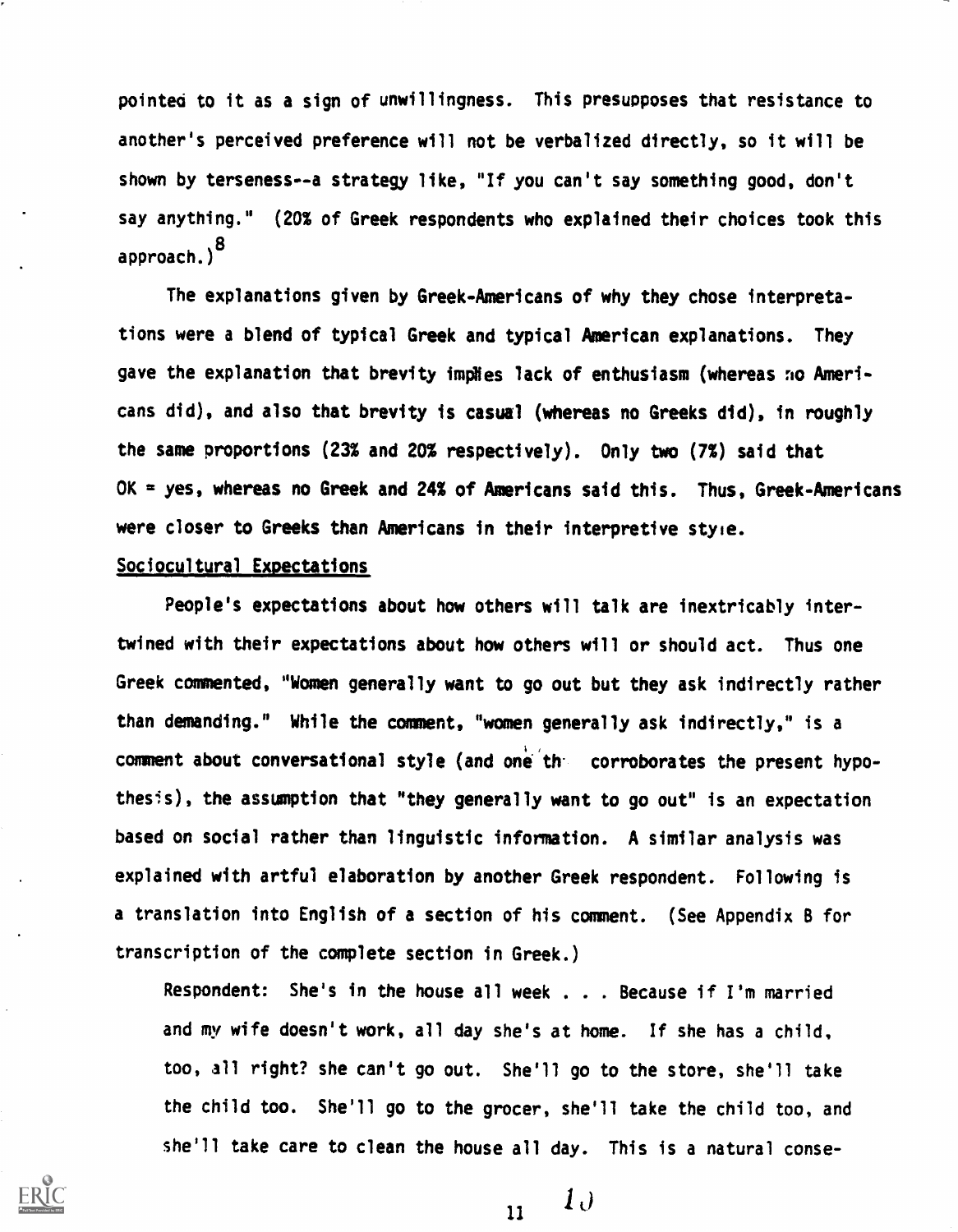quence, for her to be in the house all day. In the evening when I return from work,  $I'11$  go home tired,  $I'11$  sit there, I won't go out at all, because I'm tired, and this will happen every day. Therefore a woman has to go out. If not two days, one day a week. Okay? So. Let's go to the party, so my wife can enjoy herself.

It is clear that this respondent's choice of the indirect interpretation is based not on an interpretation of the words presented, but on the sociocultural knowledge brought to the task. In this connection, Greeks were more likely to assume that the wife would want to go to a party, and furthermore to refer overtly to this assumption in answering the questionnaire. The nature of the questionnaire/interview setting to some extent defines the speech event at hand. Thus it may be that Americans considered it appropriate to try to be as "literal" as possible in their responses. Greeks, on the other hand,  $\sin$ wed readiness to personalize, to answer the question in terms of their own past or projected experience. Many Greeks commented that they chose 1-I because, for example, "That's how my husband does it."

The Greek whose explanation was quoted in part above was unmarried, but he instantiated the party conversation by projecting himself into it. He even went on to worry about who would babysit for the child and whether or not he would dance with his wife at the party. These two styles--the Americans' tendency to try to "be objective" and Greeks' to personalize--emerged in another study (Tannen 1978 and in prep./b) in which Greeks and Americans told what they had seen in a film. There, as here, the choice of these approaches represents conventionalized, situation-specific strategies which make up conversational style.

> $12 \overline{ }$  $1<sub>1</sub>$

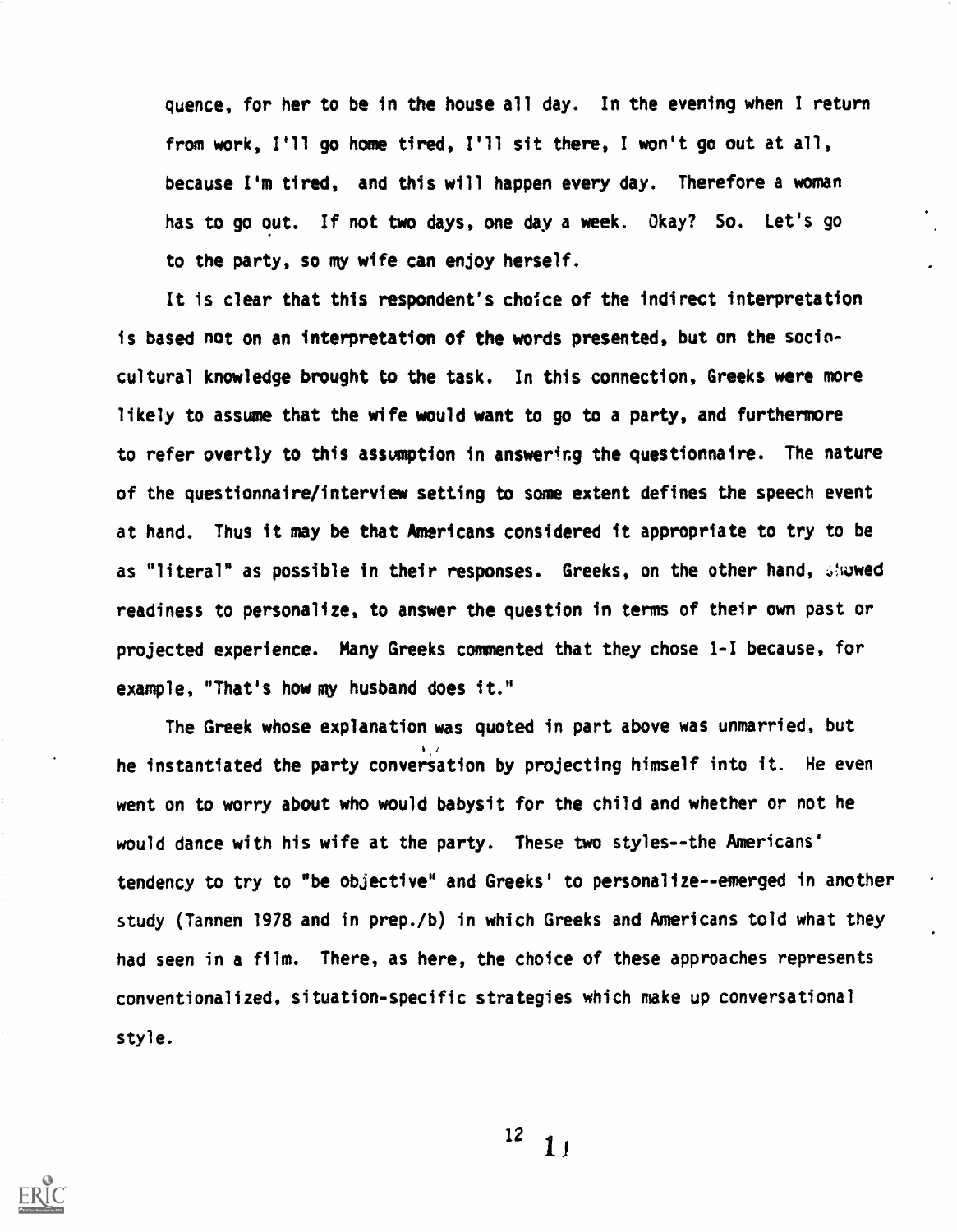## Discussion/Interview Results

The most interesting results came in the form of comments made by respondents in discussion following their completion of the questionnaire. 9 <sub>Pau</sub> For example, at a small informal meeting, Greek and Greek-American women had filled out my questionnaires; before leaving them, I explained briefly the purpose of the study and its preliminary findings. There arose a general chorus of exclamations of recognition and agreement. An American-born woman's voice prevailed: "Boy, is that right! With Greeks no matter what they say, you NEVER know what's going on up here!" She poked her head with her inoex finger. A Greek-born woman objected: "But my husband doesn't do that. He always says what he means." "But YOU married a Greek-American!" the first woman reminded rar. "I married a GREEK!"

On another occasion, a Greek-born commentator reported that as she periodically returned to Greece for visits after she had moved to the United States, she became increasingly frustrated with her former compatriots. She found herself wondering, "What are they getting at?" and "Where are they getting THAT from?" This woman, a professional psychologist, was intrigued by the idea of using the conversational interpretation questionnaire as a test of assimilation, for she thought it might prove to be more revealing than currently used tests such as the question, "Do you go to dances at the church?" which she reported have not turned out to be valid indicators. <sup>I</sup> too found that involvement in Greek-identified social organizations was not related to responses to my questionnaire. Seaman (1972) discussed this issue as well, concluding, along with other researchers whom he cites, that attendance at social organizations may represent adaptation to an American rather than a Greek pattern of socialization.



1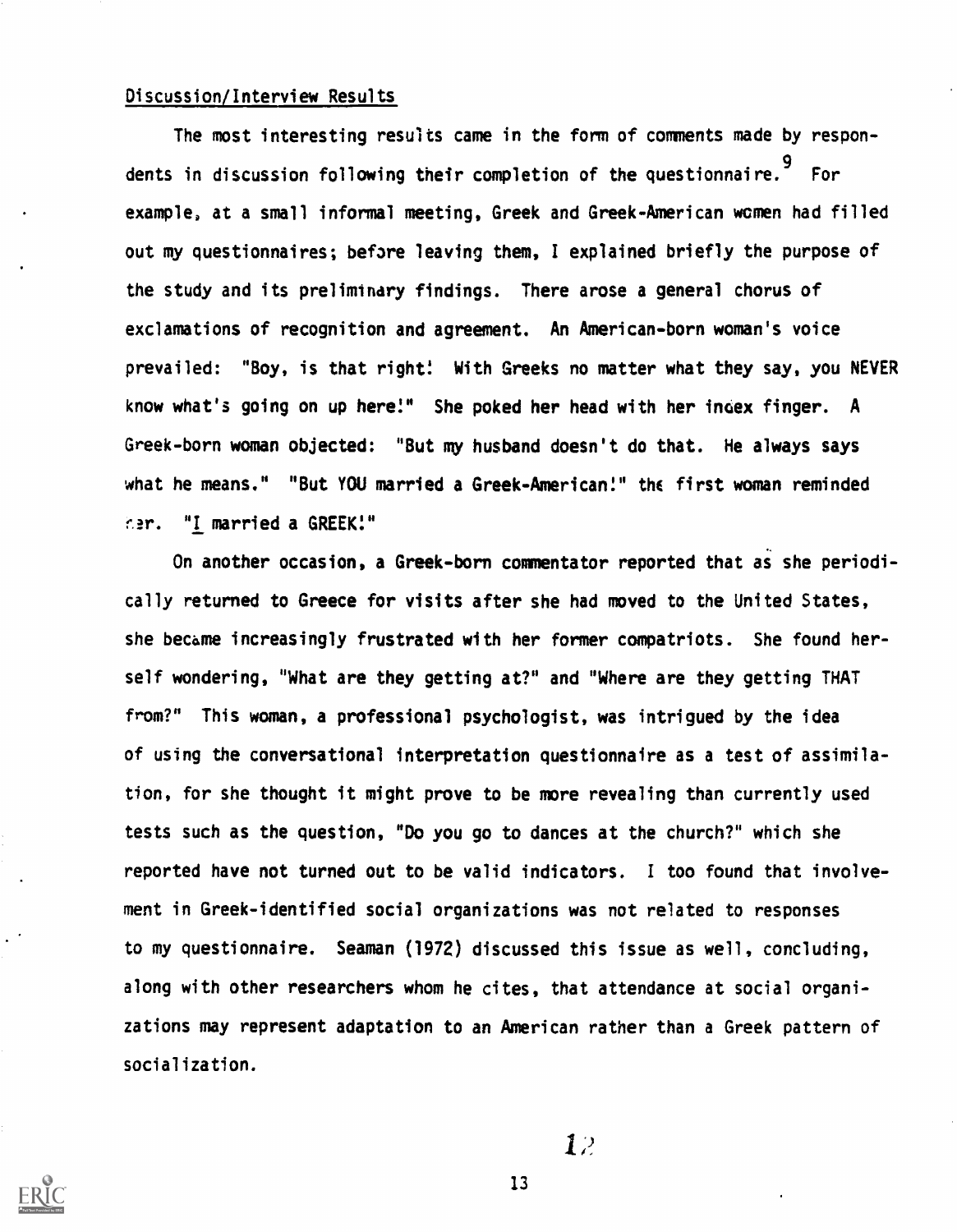It is possible that a good bicultural, like a good bilingual, sees both possibilities and adapts. For example, an American-born woman of Greek grandparents said that she had to check both interpretations on the questionnaire. She explained that if she projected herself into the position of the wife, she would take the indirect interpretation, but if she imagined her husband doing the asking, she would take the direct interpretation. 10 (Her husband is not Greek.) She further commented that she tends to be indirect oecause she gets it from her mother, who got it from her own mother. In the same spirit, another Greek-American woman laughed when she read Paraphrase 2 -I, saying, "That sounds just like my grandmother."

It is far from certain, however, that awareness of the existence of differences in communicative strategies makes them less truublesome, since their operation remains unconscious and habitual. Again, a personal testimony is most eloquent--that of a young professional man living in the New York City area, whose grandparents were from Greece. He seemed "fully assimilated." He did not speak Greek; he had not grown up in a Greek neighborhood; his social network included few Greek-Americans. However, in filling out the questionnaire, te chose  $1-1$  (the initial indirect interpretation). In later discussion he said that the notion of indirectness "rang such a bell." He commented, " $\ldots$  to a great extent being Greek implies a certain feeling of differentness with regard to understanding others which I have some trouble with." He elaborated on what he meant by this: "I was trying to get at the idea of . . this very thing that we talked about (indirectness) and I see it as either something heroically different or a real impediment. And I'm not sure which. Most of the time I think of it as a problem. And I can't really sort it out from my family and background." "I don't know if it's Greek," he said. "I just know that it's me. And it feels a little better to know that it's Greek."



 $13$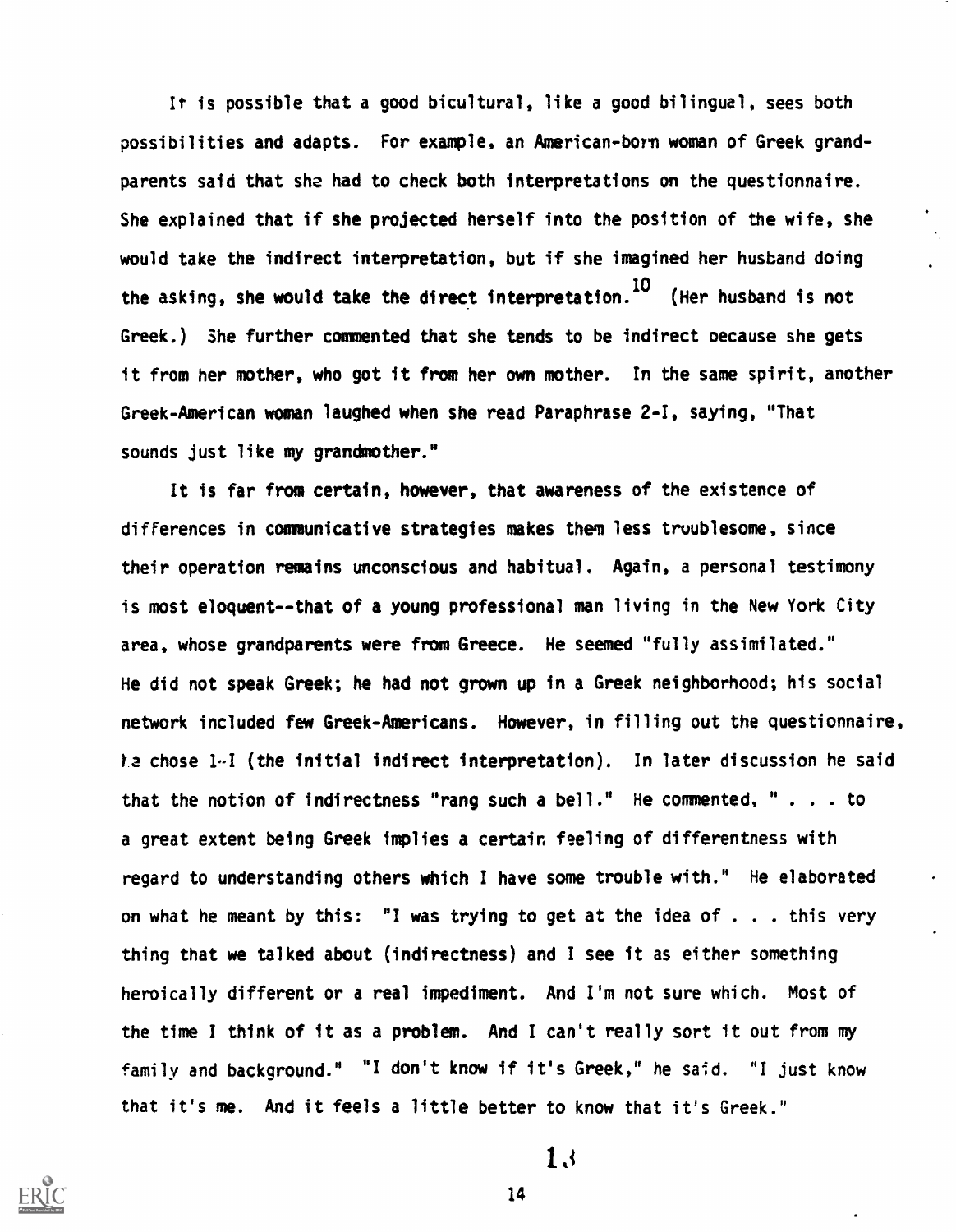#### Conclusion

This discussion has centered on one component of conversational style: modes of indirectness, examined in the context of one situation: a negotiation between husband and wife about whether to go to a party. The analysis has reflected conversational style as observed and reported, as well as interpretive style as tapped by the pilot study questionnaire, and actual interactive experience as reported by respondents in extended interview/discussions. These results indicate how respondents say they would interpret a conversation. We can assume, for one thing, that intonation, facial expression, past experience with the speaker and others, and myriad other factors influence how anyone reacts in actual interaction. Moreover, whenever people talk to other people, they communicate not only the content of thele message, but an image of themselves (Goffman 1959). Thus my respondents must have referred for their answers not only to their experience but also (probably more) to their notion of social norms. Eventually, such an approach must be combined with tape-recordings (or, ideally, video-tapes) of actual interaction.

Conversational style--the ways it seems natural to express and interpret meaning in conversation--is learned through previous communicative experience and therefore is strongly influenced by family communicative habits. As the articulate young Greek-American man put it, one "can't really sort it out from . . . family and background." In other words, conversational style is both a consequence and indicator of ethnicity. Conversational style includes both how meaning is expressed and which meaning is expressed--for example, the tendency to personalize, which was seen above, or whether and when it is appropriate to talk about feelings and subjective judgments. All of these conversational strategies create impressions about the speaker--judgments which are made ultimately not about "how s/he talks" but about what kind of person s/he is.

 $15^{14}$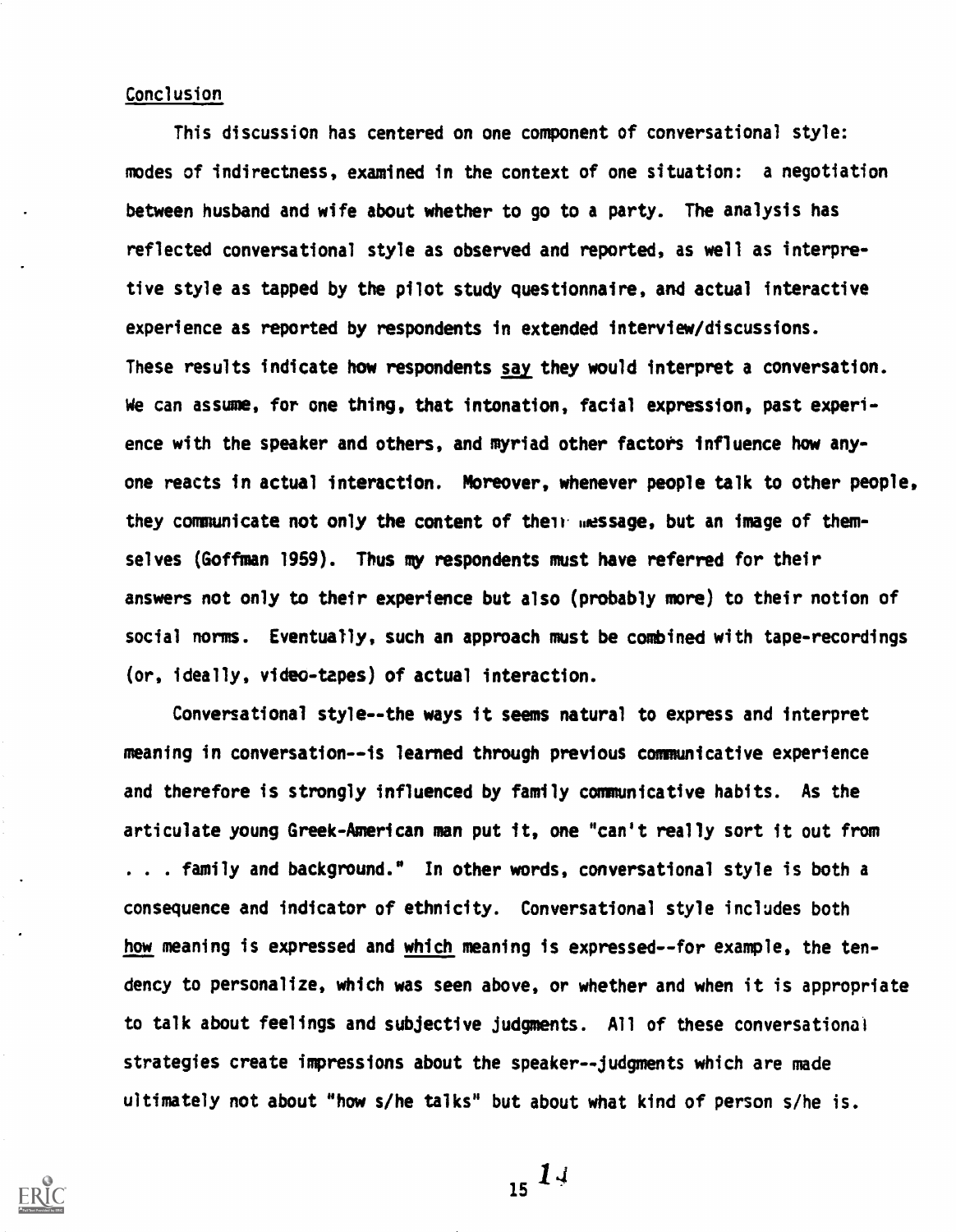Conversational style, therefore, has much to do with the formation of ethnic stereotypes.

Just as the couple in the party example (and numerous other couples, according to their reports to me) continue to systematically misunderstand each other, we may assume that repeated interaction does not in itself lead to "better understanding." On the contrary, it tends to reinforce mistaken judgments of the other's intentions and increase expectations that the other will behave in a certain way. Vassiliou et. al. (1972) discover this in their research on Greek-American culture contact as well. Misjudgment is calcified by the conviction of repeated experience.

I suggest, then, that conversational style is more resistant to change than more apparent marks of ethnicity, such as retention of the parents' or grandparents' language. Seaman (1972) demonstrates that the modern Greek language is "practically extinct" among third generation Greek-Americans and will be "totally extinct in the fourth generation" (p. 204). However, those very third generation Greek-Americans who have lost the Greek language, may not have lost--or not lost entirely--Greek communicative strategies. Understanding these strategies, and the patterns of their retention or loss, can offer insight into the process of assimilation from Greeks to Greek-Americans.



 $15<sub>o</sub>$  $16$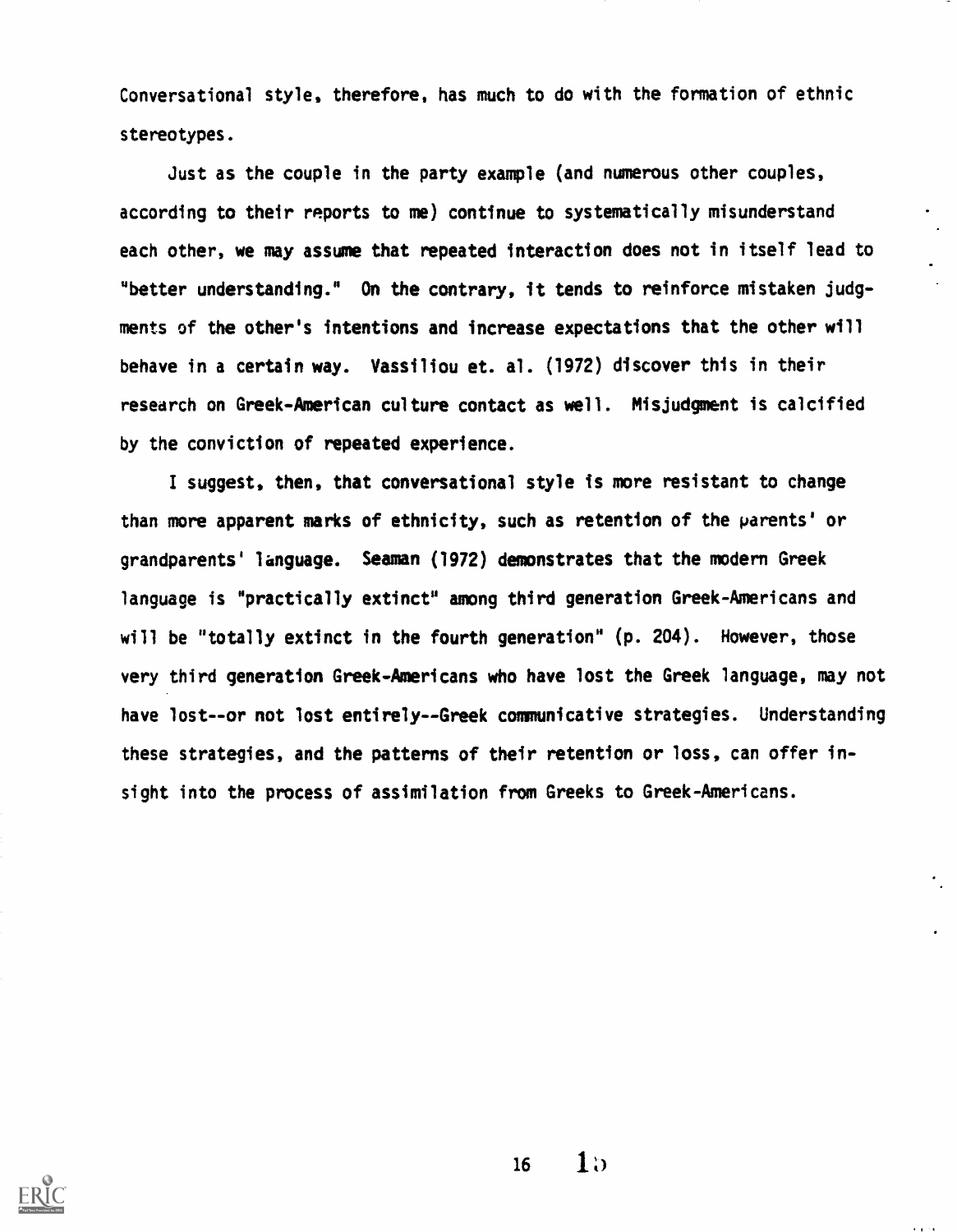\* I am grateful to those who generously made helpful comments on an earlier draft: Wallace Chafe, David Gordon, John Gumperz and Bambi Schieffelin, and to all my informants, far too numerous to name, but including: Pam Fahlund, Jim Garofallou, Mathilde Paterakis, Theoni Velli-Spyropoulos, Georgette Stratos; Daughters of Penelope District 5; Pastor Peter Vourliotis, Faye Masterson and Women's Ministries of the Greek Assembly of God, Oakland, Ca.; Father Tom Paris, Mary Alevizos and the Philoptochos Society of the Greek Orthodox Church of the Ascension, Oakland, Ca.; John Kaiteris and the Hellenic American Neighborhood Action Committee, New York, NY; the Milvia Street Block Association, Berkeley, CA. Finally, thanks to Angeliki Nikolopoulou for her willing availability to render emergency native speaker judgments.

<sup>1</sup> Gumperz (1978) has shown that speakers of Indian English use loudness as a strategy to get the floor but are systematically misunderstood by speakers of British English to be showing anger.

<sup>2</sup> I do not mean to imply that there exists a single homogeneous "Greek" or "American" culture. I will use "Greeks" and "Americans" to refer to those Greeks and Americans who took part in the present study. Similarly, "Greek-American" can apply to any of a great variety of people. For the present study, I defined "Greek-American" as someone born in the U.S. of parents or grandparents born in Greece or Greek communities of Turkey and Egypt. Half of those who participated had parents born in Greece; six had one parent born in Greece and the other born in the U.S. of Greek parents. The remaining nine respondents had Greek grandparents.

 $3$  As a linguist, I am moved to analyze the differences in the two forms of response. The intonation in the second case (Nai. Na pas.) is certain and<br>assertive, whereas in the first it rises with the conditional clause, creating assertive, whereas in the first it rises with the conditional clause, creating a "tentative" feeling (An thes, pas.) "Pas" ("Go"), in the first case, is imperative, but "<u>Na pas</u>" ("Go") in the second seems more imperative, for it carries a sense of "you should go."

It is not my task here to consider the psychological effect of using one or another communicative strategy, much as this example sets one to thinking about it.

<sup>4</sup> In this example the "American" wife was a native New Yorker of East European Jewish extraction. It is highly likely that this background has influenced her seemingly "direct" style. I expect to find, in project that what seems like "directness" in the style associated with this ethnic group is in fact different application of indirectness: different modes of indirectness and different notions of context-bound appropriateness.

It would have been preferable to present the conversation as an oral interaction (i.e. on tape). However, in the interest of keeping Greek and English versions as comparable as possible, I thought it too risky to include intonation and the other nuances of spoken language about which we know so little. Even with written translation, I do not assume that the Greek and English versions are equivalent. The present study in itself is evidence that the same words do not have the same uses and therefore cannot have the same meanings in different' cultures.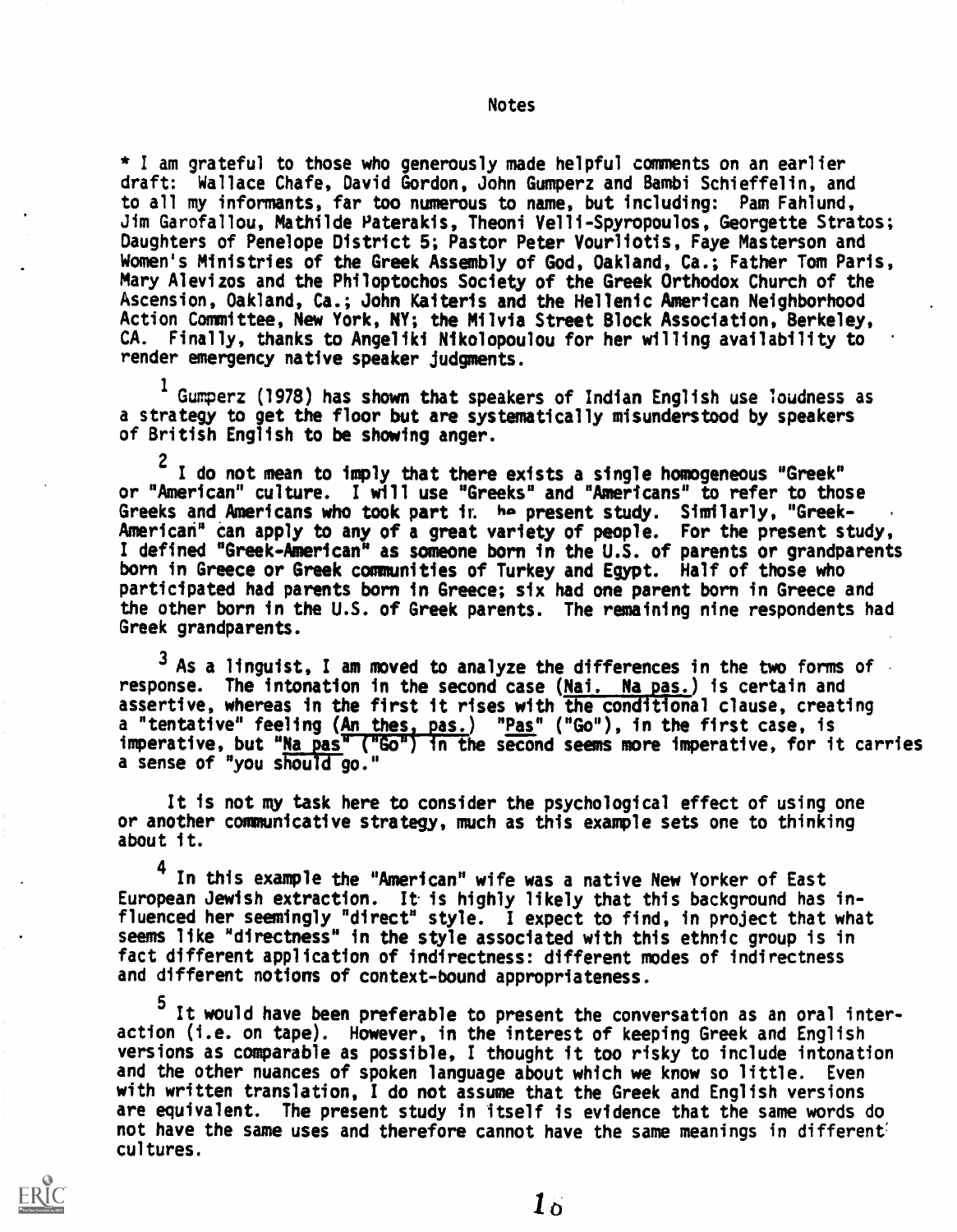The Greek sample consists of people born and raised in Greece, now living in the Bay Area of California. Many of them were young men who had come to the U.S. to study, or women who were contacted through church organizations. In all cases, Greek respondents have been exposed to American communicative systems. That differences still emerge, is a testament to the strength of the effect. I would predict that Greeks sampled in Greece would show more marked preferences for indirect interpretations than those evidenced here.

Greek-Americans in this study were living in New York City. Most were contacted through the Hellenic American Neighborhood Action Committee or through church organizations. The fact that Greek-Americans from New York are compared to Americans from California is clearly a weakness of the study; however, it was not possible to find California Greek-Americans who had grown up in distinct<sup>-</sup>y Greek communities. The fact that Greeks from New York turn out to show more likelihood of taking the indirect interpretation than Americans from California is, again, testimony to the strength of the effect of their ethnicity. Furthermore, it would be preferable to separate results of those with parents born in Greece from those with grandparents born in Greece. There is indeed an indication that those whose parents were born in Greece were more likely to take the indirect interpretation.

 $^{+6}$  I added a third sentence to show that at this point the couple had decided to go: "Wife: I'll call and tell him we're coming." Few respondents commented on this sentence.

<sup>7</sup> In an earlier study (Tannen 1976) I presented two different forms of this conversation with a rating-scale questionnaire. One version had the husband saying "OK" and the other had him saying "Yeah." The Greek versions had endaxi and nai ("ok" and the informal way of saying "yes"). When reading the conversation with the husband answering endaxi, more respondents thought "The wife wants to go" and "The husband wants to do whatever his wife wants." In contrast, the substitution of "yeah" for "ok" produced almost no difference in the American responses. This may be another reflection of the "enthusiasm constraint" operating for Greeks. It shows that pragmatic application of "ok" is not the same as that of endaxi; hence they do not "mean" the same thing.

<sup>8</sup> The brevity effect provides an interesting comment on Basil Bernstein's controversial hypothesis about restricted and elaborated code. While I have no wish to endorse Bernstein's notions about social class, the "brevity effect" seems to indicate that subcultural groups may well differ with respect to when they expect "elaboration." What emerges here indicates that speakers of "standard English" of middle class background use what might be called a "restricted code" in in-group talk, while Greek speakers expect more "elaboration" in that setting. I am grateful to David Gordon and John Gumperz for this insight.

My use of discussion/interviews with respondents resembles the case study approach used by Mirra Komarovsky in Blue Collar Marriage (1962). <sup>I</sup> was not aware of her work when I did my own, and I am grateful to Don Forman for pointing it out to me.

10 This also highlights an aspect of the questionnaire which is different for male and female respondents. Women and men are both asked to interpret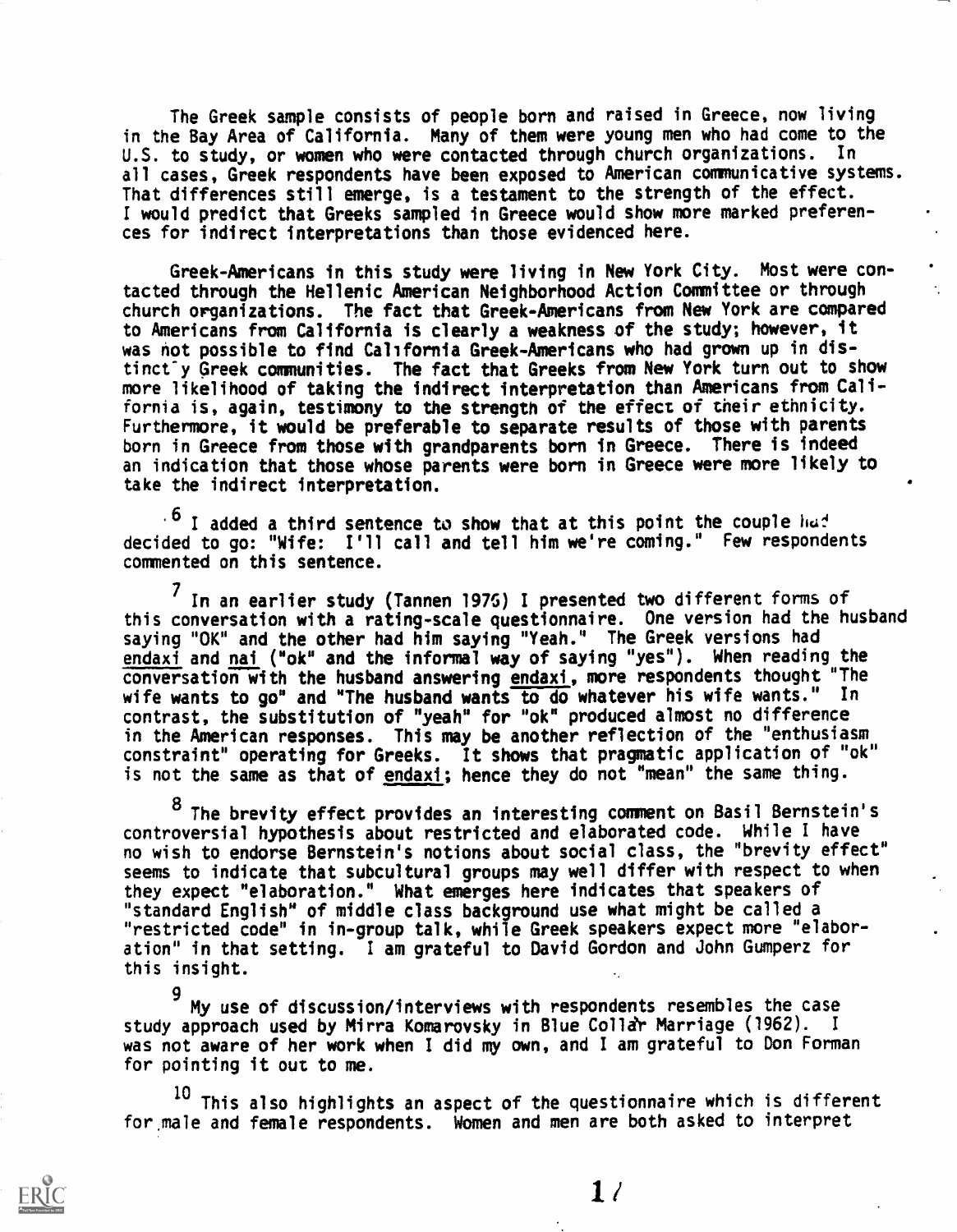the meaning of the husband's comment, while it is likely that women "identify" with the wife and men "identify" with the husband. Future studies will attempt to correct this bias by asking for interpretations of both speakers.

I doubt that this respondent was aware that in answering in terms of her own family she was exhibiting a "typically Greek" style.



 $\ddot{\phantom{a}}$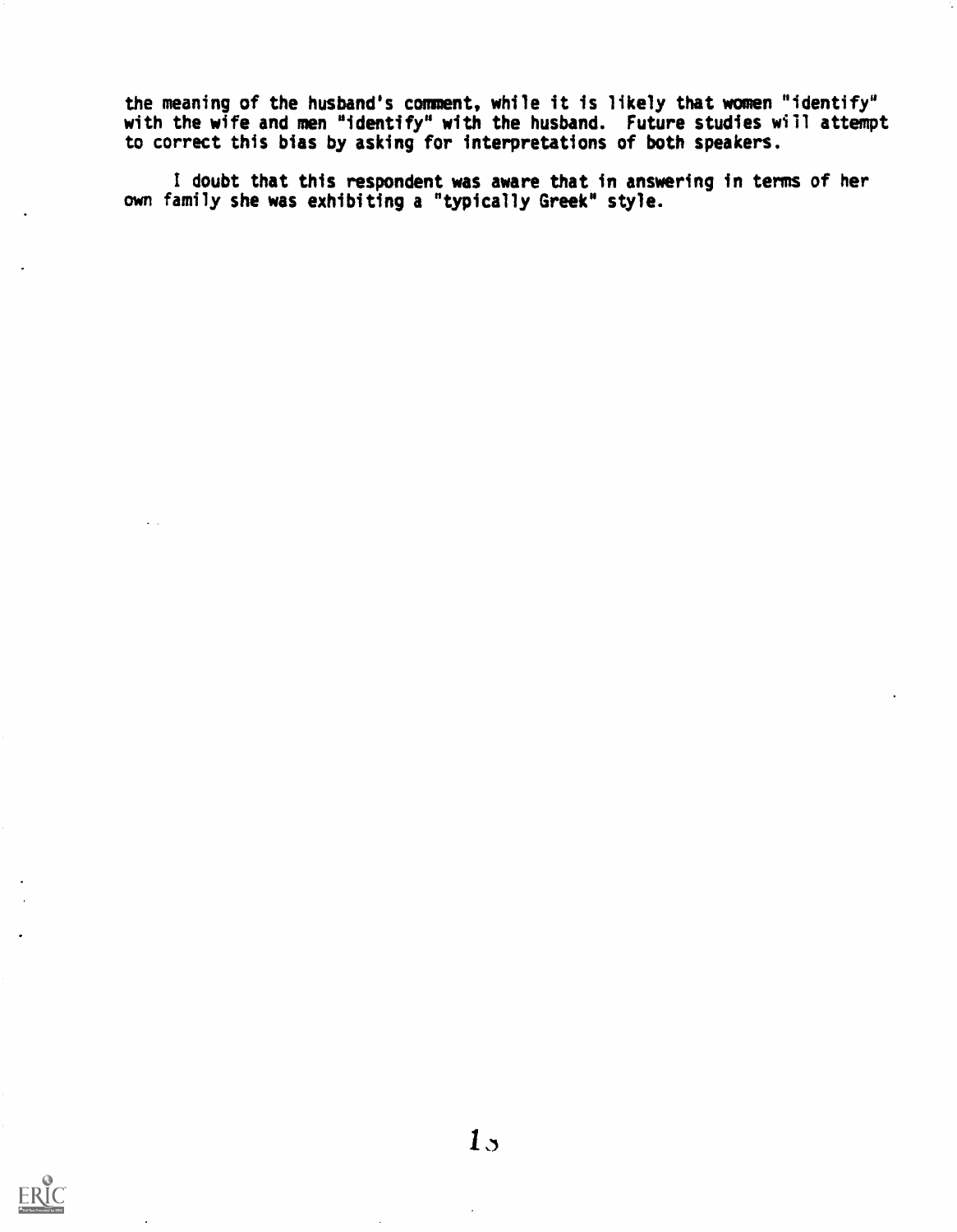A couple had the following conversation:

Wife: John's having a party. Wanna go? Husband: OK. Wife: I'll call and tell him we're coming.

Based on this conversation only, put a check next to the statement which you think explains what the husband really meant when he answered "OK."

My wife wants to go to this party, since she asked. I'll<br>go to make her happy. go to make her happy. My wife is asking if I want to go to a party. I feel like going, so I'll say yes.

What is it about the way the wife and the husband spoke, that gave you that impression? (Use the other side if you need more room to write.)

What would the wife or husband have had to have said differently, in order for you to have checked the other statement?

Later, the same couple had this conversation:

Wife: Are you sure you want to go to the party? Husband: OK, let's not go. I'm tired anyway.

Based on both conversations which you read, put a check next to the statement that you think explains what the husband really meant when he spoke the second time:

It sounds like my wife doesn't really want to go, since she's asking about it again. I'll say I'm tired, so we don't have to go, and she won't feel bad about preventing me from going. Now that I think about it again, I don't really feel like going to a party because I'm tired.

What is it about the way the husband or wife spoke that gave you that impression?

What would they have had to have said differently, in order for you to have check checked the other statement?

Has the wife changed her mind about wanting to go to the party?

Your age Sex Bex Have you ever been married or something like it?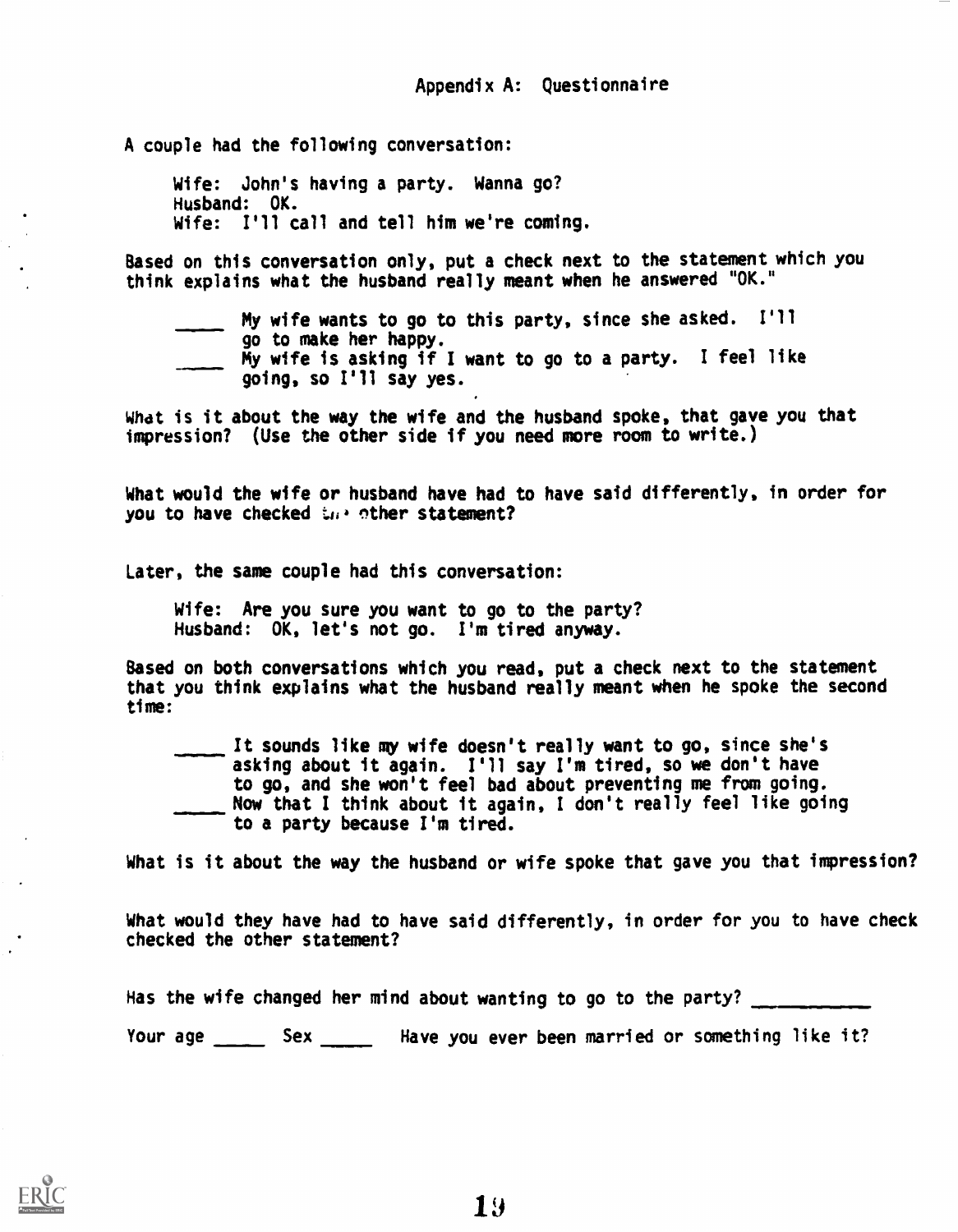#### Appendix B

Text of comments of Greek respondent to question, "What is it about the way the husband or wife spoke that made you choose Paraphrase 1-I?" Translation into English follows transliteration. (Excerpt)

Respondent: Einai sto spiti oli tin evdomada. Oli tin evdomada einai exo apo douleia. Thelei na . . . theilei na pai ligo na xeskasi.

I: Afto den einai apo ton tropo me ton opoio to eipe . . . einai apo tin katastasi.

R: No. Apo tin ikanopoiisi. Thelei na ikanopoiithi. Yiati otan ego eimai pantremenos kai i gynaika mou den doulevei . . . oli mera einai sto spiti. An echei kai paidi <u>all right</u>? d**en borei na vgi exo. Tha pae**i sto bakali, tha<sub>..</sub>. pari kai to paidi. Tha paei sto manavi, tha pari kai to paidi kai tha prosechi na katharisi oli mere to spiti. Einai fysiki afti synepeia na einai oli mere, fysika, mes sto spiti. Opote to vrady afou the yyriso apo douleia, tha pao spiti kourasmenos, tha kathiso ekei, den tha vgo katholou exo, epeidi eimai kourasmenos kai afto tha yynetai kathe mere. Epomenos i gynaika, prepei na vgi exo. An oli dyo imeres, toulacheiston mia mera tin evdomada. Entaxei? Loipon. Pame sto party na diaskedasi i gynaika mou. Tora yia to paidi den xeroume you the meini. Isos na echoume ena babysitter i na to afisoume stin pethera mou . . . I stin pethera mou, i stin mana mou, na pame na diaskedasoume. Fysika, borei ego na min chorepso poly tin gynaika mou. Pithanon na min mcu aresi o choros all right? Alla otan tha mou aresi o choros, tha  $\ldots$  pithanon na proteino ego stin gynaika mou.

(In English translation, underlined were spoken in English.)

Respondent: She's in the house all week. All week she's not working. She wants . . . she wants to go to break out a bit.

I: That's not from the way she spoke; it's from the situation . . .

R: No. From contentment. She wants to be content. Because if I'm married and my wife doesn't work . . . all day she's in the house. If she has a child too all right? she can't go out. She'll go to the grocer, she'll take the child along. She'll go to the greengrocer, she'll take the child too, and she'll take care to clean the house all day. This is a natural consequence for her to be all day, naturally, in the house. So at night when I return from work, I'll go home tired, I'll sit there, I won't go out at all, because I'm tired and this will happen every day. Therefore a woman has to go out. If not two days, at least one day a week. Okay? Well. Let's go to the party so my wife can enjoy herself. Now about the child we don't know where it will stay. Maybe we'll have a **babysitter** or leave it with my mother-in-law . . Either with my mother-in-law or with my mother, so we can go enjoy ourselves. Naturally. I may not dance much with my wife. I may not like dancing all right? But if I like dancing, I will . . . I may accompany my wife.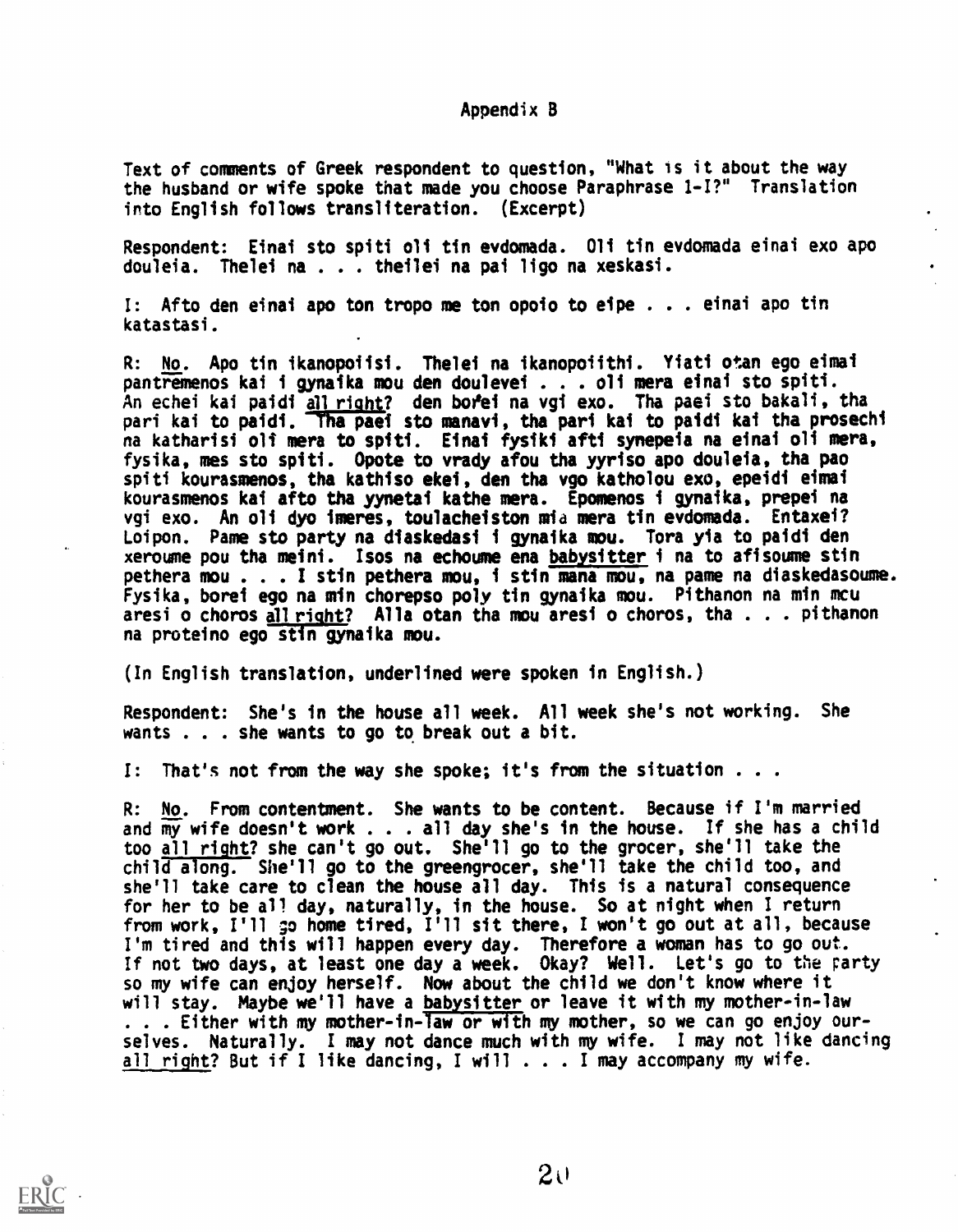Bateson, Gregory. 1972. <u>Steps to an Ecology of Mind</u>. NY: Ballantine Books.

- Brown, Penelope, and Stephen Levinson. 1978. Universals n Language Usage: Politeness Phenomena, in Esther Goody, ed., Questions and Politeness. Cambridge: Cambridge University Press, pp. 56-289.
- Goffman, Erving. 1959. The Presentation of Self in Everyday Life. Garden City: Doubleday Anchor.
- Goody, Esther N. 1978. Towards a Theory of Questions, in Esther Goody, ed., Questions and Politeness. Cambridge: Cambridge University Press, pp.<br>17-43.
- Gumperz, John J. 197R. The Conversational Analysis of Interethnic Communiration, in E. Lamar Ross, ed., Interethnic Communication. Southern Anthropological society, University of Georgia Press.
- . 1977. Sociocultural Knowledge in Conversational Inference, in 28th Annual Roundtable: Monograph Series on Languages and Linguistics. Georgetcen University.

Komarovsky, Mirra. 1962. Blue Collar Marriage. NY: Vintage (Random House).

Lakoff, Robin Tolmach. In press. Stylistic Strategies Within a Grammar of Style. Annals of the New York Academy of Science.

. 1975. Language and Woman's Place. NY: Harper and Row.

Polanyi, Livia. In press. So What's the Point? Semiotica.

- Seaman, P. David. 1972. Modern Greek and American English in Contact. The Hague: Mouton.
- Tannen, Deborah. In preparation a. Misunderstandings and Conversational Style, in John Gumperz, ed., Interethnic Communication. NY: Academic Press.
	- In preparation LI A Comparative Analysis of Oral Narrative Strategies: Athenian Greek and American English, in Wallace Chafe, ed., volume to appear. Norwood, NJ: Ablex.
		- . In press. What's in a Frame? Surface Evidence for Underlying Expectations, in Roy O. Freedle, ed., Advances in Discourse Processing, Vol. 2, New Directions. Norwood, NJ: Ablex.
	- . 1978. A Cross-Cultural Study of Oral Narrative Style, in Proceedings of the Fourth Annual Meeting of the Berkeley Linguistics Society. University of California, Berkeley.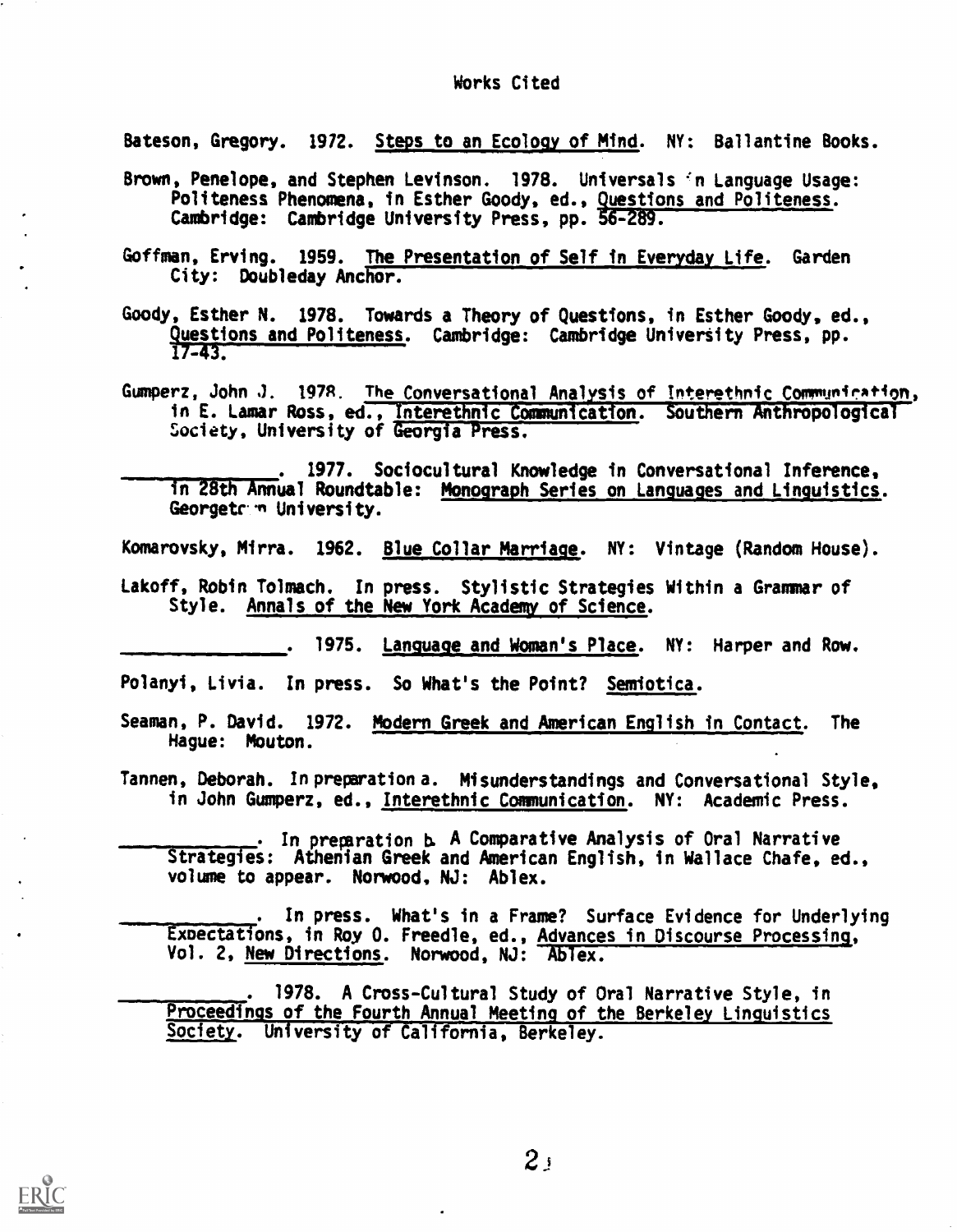. 1976. An Indirect/Direct Approach to Misunderstandings. MA Thesis, Department of Linguistics, University of California, Berkeley.

. 1975. Communication Mix and Mixup, or How Linguistics Can Ruin a Marriage, San Jose State Occasional Papers in Linguistics. San Jose State University.

Yassiliou, Vasso, Harry Triandis, George Vassiliou, and Howard McGuire. 1972. Interpersonal Contact and Stereotyping, in Harry C. Triandis, Ed., The Analysis of Subjective Culture. NY: Wiley, pp. 89-115.

Watzlawick, Paul, Janet Helmick Beavin, and Don D. Jackson. 1967. pragmatics of Human Communication. NY: Norton.